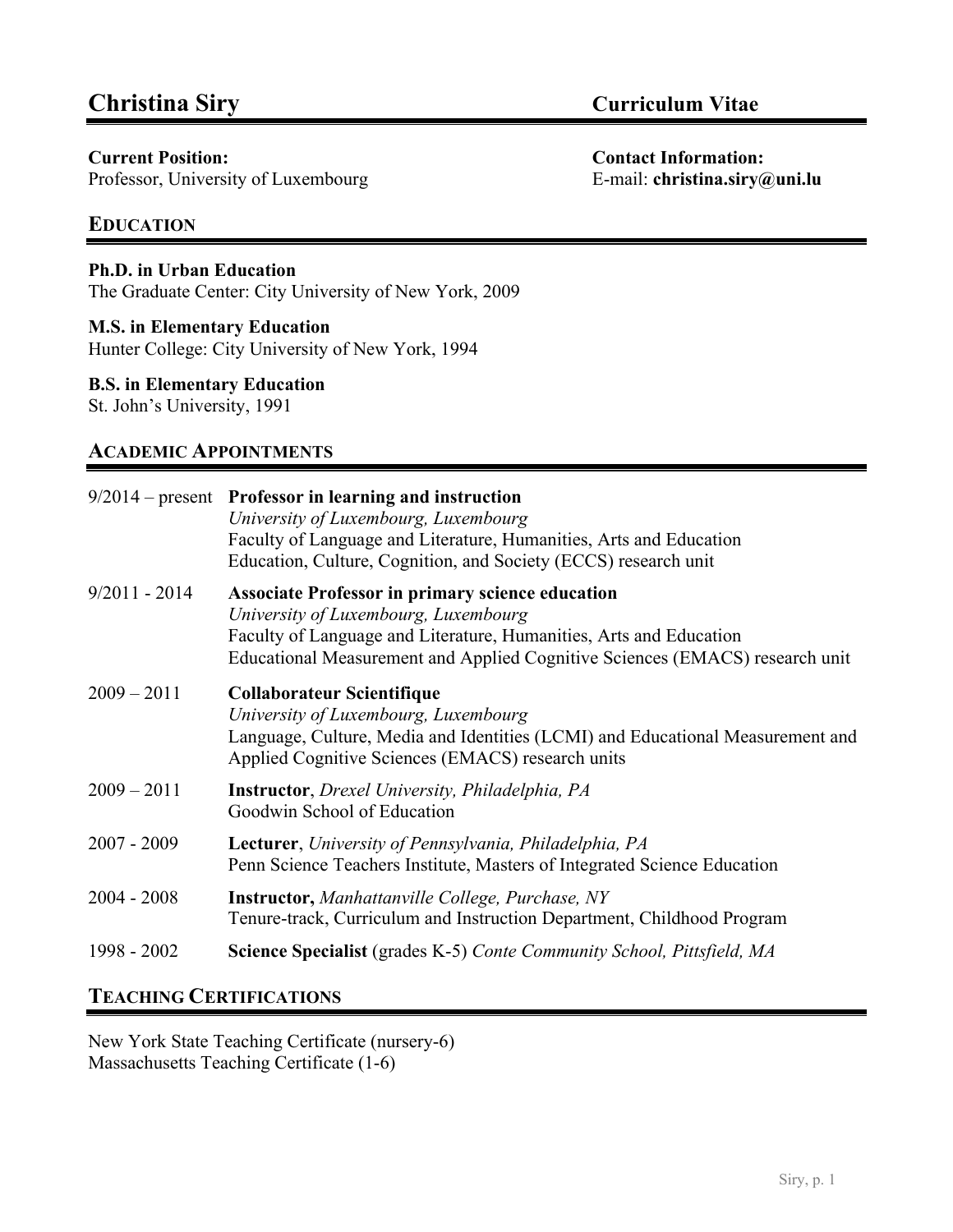# **RESEARCH INTERESTS AND CURRENT PROJECTS**

My research focuses on teaching and learning at the primary school level, and I am interested in the interrelated areas of the learning of science by young children as well as the education of teachers for science teaching in the primary years. A foundation of my work in general is the importance and complexity of working towards incorporating multiple voices and perspectives in my teaching and my research. Situated in the multilingual context of Luxembourg, much of my work and the work of my research team seeks to highlight the diverse ways in which children interact in science lessons, both nonverbally as well as across and among languages. In addition to actively collaborating on the three projects below, I am involved in collaborations involving critical perspectives on the construction of childhood.

## *Science Teacher Training and Resource Center (SciTeach Center)*

This project seeks to develop a collaborative teacher education for science network that is simultaneously rooted in the specific needs and strengths of the Luxembourgish primary education system, and based on a global body of research in science education on how to support teachers and quality science education. Through sustained professional development, teachers are offered pedagogical and content offerings that support engaging students in the practices of science, in order to support the promotion of science to stakeholders including teachers and children. The research conducted in this study examines the ways in which teachers engage in professional development workshops and make meanings around the teaching of science. A further strand of study in this project is the ways in which the roles and identities of the facilitators of professional development workshops evolve over time.

## *Science Education, Innovation, and Policy in Modern Luxembourg (SciPol: Lux)*

This study seeks to gain insights into policy and curricular reform of science education in Luxembourg's primary schools through an approach that integrates research in educational sciences with research in the history of education. Beginning with the premise that "science education" as a school discipline is the product of culturally shaped expectations, SciPol examines the interface of international and national educational policy with local educational practice through the lens of primary school science education in Luxembourg (from 1920 through the present). Using Luxembourg as the context from which to examine global and local curriculum policies and reforms from a historical perspective, the study combines a historical analysis with an ethnographic approach to examine the lived practices in a local context.

#### *Science teaching and learning in a field-based teacher education setting*

This study focuses on pre-service teacher education in field-based contexts. In particular, I am examining longitudinal data from my own methods courses in which participants learned to teach by coteaching in a second grade classroom. In these field-based courses, pre-service teachers worked collaboratively in elementary schools to teach science to young children. Through this research, I explore the evolving possibilities for identity transformation as teachers begin to enact new roles in classrooms as well as the emergence of group solidarity among the participants. A central focus of my research is examining the role of collaboration through coteaching and cogenerative dialogue in teacher preparation.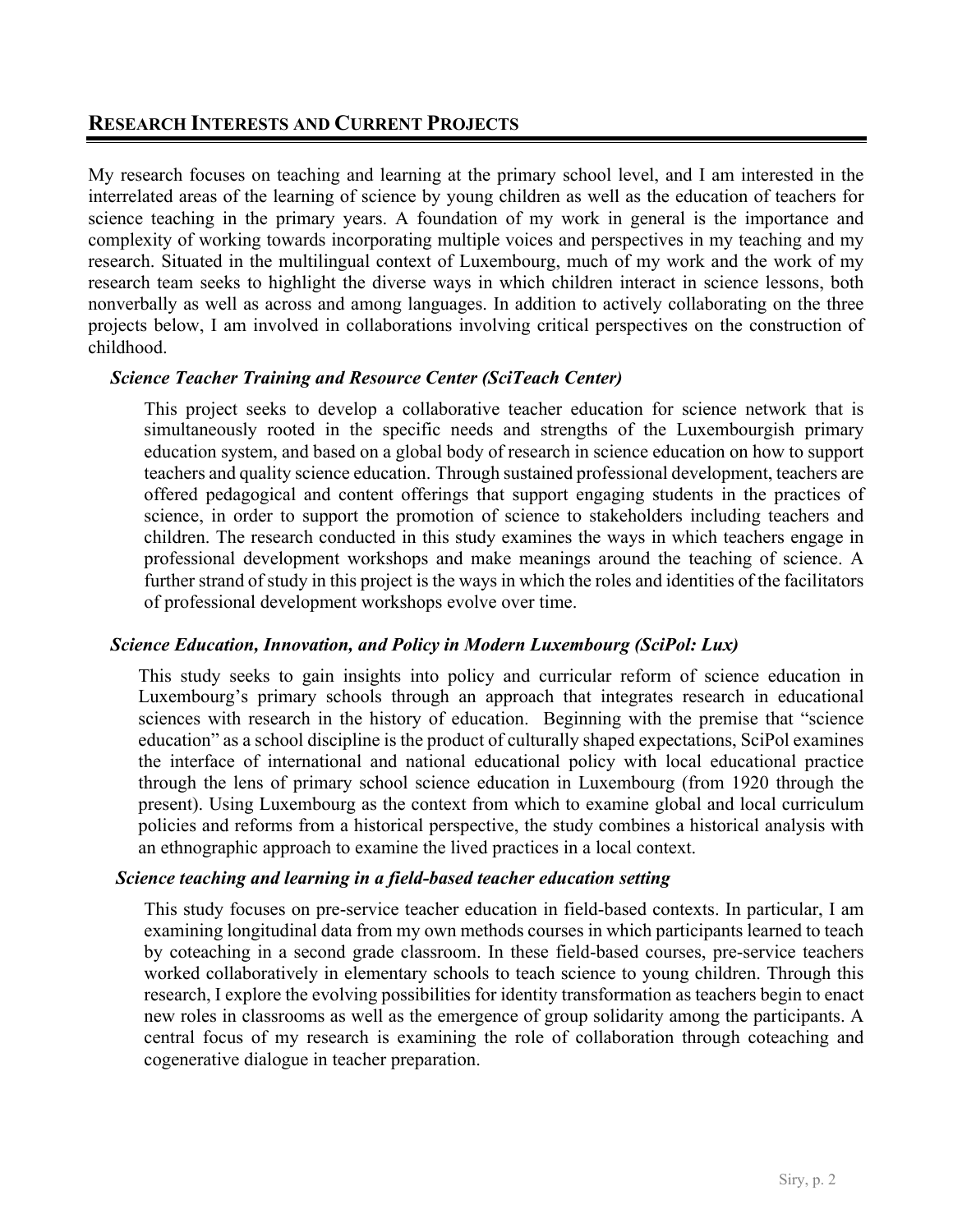#### **PUBLICATIONS**

#### *Journal articles*

- **Siry, C.** & Gorges, A. (in press). Drawing on diverse resources for meaning making in science: Learning from multilingual contexts. Accepted for publication in the *International Journal of Science Education.*
- Gómez Fernández, R., & **Siry, C**. (2018). O projeto Scipol: Lux e o ensino / aprendizagem da ciência nas escolas pré-escolares e primárias no Luxemburgo: o caso dos estudantes cultural e linguisticamente diversos (The SciPol:Lux project and the teaching / learning of science in primary schools in Luxembourg: The case of the culturally and linguistically diverse students). *International Journal Education and Teaching, 1*(1), 70-90.
- Wilmes, S. & **Siry, C.** (2018). Interaction rituals and inquiry-based science instruction: Analysis of student participation in small-group investigations in a multilingual classroom. Advanced online publication in *Science Education,* doi 10.1002/sce.21462
- Wilmes, S., te Heesen, K., **Siry, C**., Kneip, N., Heinericy, S., (2018). The role of critical reflexivity in the professional development of professional developers: a co-autoethnographic exploration. *Interfaces Cientificas; Educação, 7*(1), 13-24.
- Villányi, D., Martin, R., Sonnleitner, P., **Siry, C**., Fischbach, F. (2018). A tablet-computer-based tool to facilitate accurate self-assessments in third- and fourth-grader. *International Journal of Emerging Technologies in Learning, 13* (10), 225-251.
- Gomez Fernandez, R. & **Siry, C.** (2018). "Opening up" a science task: An exploration of shifting embodied participation of a multilingual primary student. *International Journal of Science Education, 40* (7), 771-795.
- Wilmes, S. E. D., **Siry, C.,** Gomez Fernández, R., & Gorges, A. (2018). Underscoring the value of video analysis in multilingual and multicultural classroom contexts. *The Video Journal of Education & Pedagogy (3),* 4.
- Brendel, M., **Siry C.,** Haus, J., & Breedijk-Goedert, F. (2017). Transforming praxis in science through dialogue towards inclusive approaches. *Research in Science Education.* Advance online publication: 10.1007/s11165-017-9642-2
- **Siry, C.**, Brendel, M. Frisch, R. (2016). Radical listening and dialogue in educational research. *International Journal of Critical Pedagogy, 7* (3), 120-136.
- **Siry, C.** & Brendel, M. (2016) The inseparable role of emotions in the teaching and learning of primary school science. *Cultural Studies of Science Education, 11* (3), 803-815.
- **Siry, C.**, Wilmes, S., & Haus, J. (2016). Examining children's agency within participatory structures in primary science investigations. *Learning, Culture and Social Interaction*, *10*, 4-16.
- Milne, C., **Siry, C.,** Mueller, M. (2015). Reflections on the challenges and possibilities of journal publication in science education. *Cultural Studies of Science Education, 10* (4), 1063- 1069.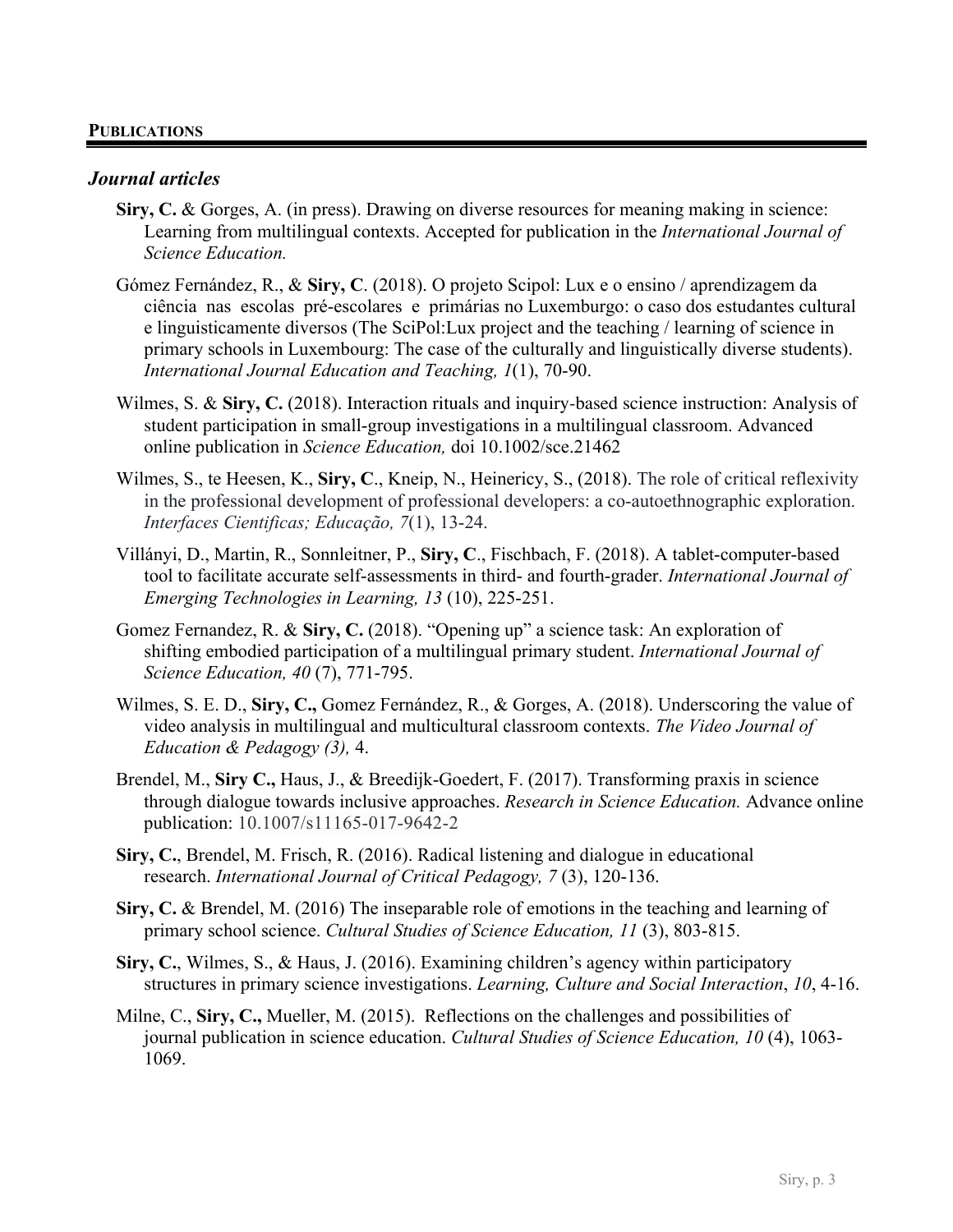- **Siry, C.**, & Martin, S. (2014). Facilitating reflexivity in preservice science teacher education using video analysis and cogenerative dialogue in field-based methods courses. *Eurasia Journal of Mathematics, Science, and Technology Education 10 (5), 481-508.*
- Ali-Khan, C. and **Siry, C.** (2014). Sharing seeing: Exploring photo-elicitation with children in two different cultural contexts. *Teaching and Teacher Education, 37,* 194-207*.*
- **Siry, C**. (2014). Towards multidimensional approaches to early childhood science education. *Cultural Studies of Science Education,9* (2) 297-304.
- **Siry, C.** and Max. C. (2013). The collective construction of a science unit: Framing curricula as emergent from Kindergarteners' wonderings. *Science Education,* 97 (6), 878-902. DOI: 10.1002/sce.21076
- **Siry, C.** (2013). Exploring the complexities of children's inquiries in science: Knowledge production through participatory practices. *Research in Science Education, 43,* 2407-2430. DOI: 10.1007/s11165-013-9364-z
- Bencze, J., Carter, L., Chiu, M., Duit, R., Krajcik, J., Martin, S., **Siry, C.,** Choi, K., Lee, H., Shin, N., & Kim S. (2013). Globalization and science education. *Cosmos 8* (2), 139-152. DOI: 10.1142/S021960771250005X*.*
- **Siry, C.,** Ziegler, G., & Max, C. (2012). "Doing science" through discourse-in-interaction: Young children's science investigations at the early childhood level. *Science Education, 96*, 311-326. DOI: 10.1002/sce.20481
- **Siry, C**. & Lara, J. (2012). "I didn't know water could be so messy": Coteaching in elementary teacher education and the production of identity for a new teacher of science. *Cultural Studies of Science Education, 7,* 1-30*.*
- Kirch, S. & Siry, C.  $(2012)$ . "Maybe the algae was from the filter": "Maybe" and similar modifiers as mediational tools and indicators of uncertainty and possibility in children's science talk. *Research in Science Education*. DOI 10.1007/s11165-010-9197-y.
- **Siry, C**. & Kremer, I. (2011). Children explain the rainbow: Using young children's ideas to guide science curricula. Invited contribution to special issue of *The Journal of Science Education and Technology*, 20, 643-655.
- Martin, S. & **Siry, C**. (2011). The role of social networks in science education research: A global context. *The Journal of Research in Science Teaching,* 48 (6), 592-623.
- **Siry, C.** (2011). Exploring the significance of resource-rich views in science education. *Cultural Studies of Science Education, 6* (4), 1019-1029. DOI 10.1007/s11422-011-9353-3
- **Siry, C**. & Zawatski, E. (2011). "Working with" as a methodological stance: Collaborating with students in teaching, writing, and research. Invited contribution to special issue of *The International Journal of Qualitative Studies in Education*, *24* (3), 343-361.
- **Siry, C**., Ali-Khan, C., & Zuss, M. (2011). Cultures in the making: An examination of the ethical and methodological implications of collaborative research [26 paragraphs]. *Forum Qualitative Sozialforschung / Forum: Qualitative Social Research*, *12*(2), Art. 24, http://nbnresolving.de/urn:nbn:de:0114-fqs1102245.
- **Siry, C**. (2011). Emphasizing collaborative practices in learning to teach: Coteaching and cogenerative dialogue in a field-based methods course. *Teaching Education, 22,* (1), 91-101*.*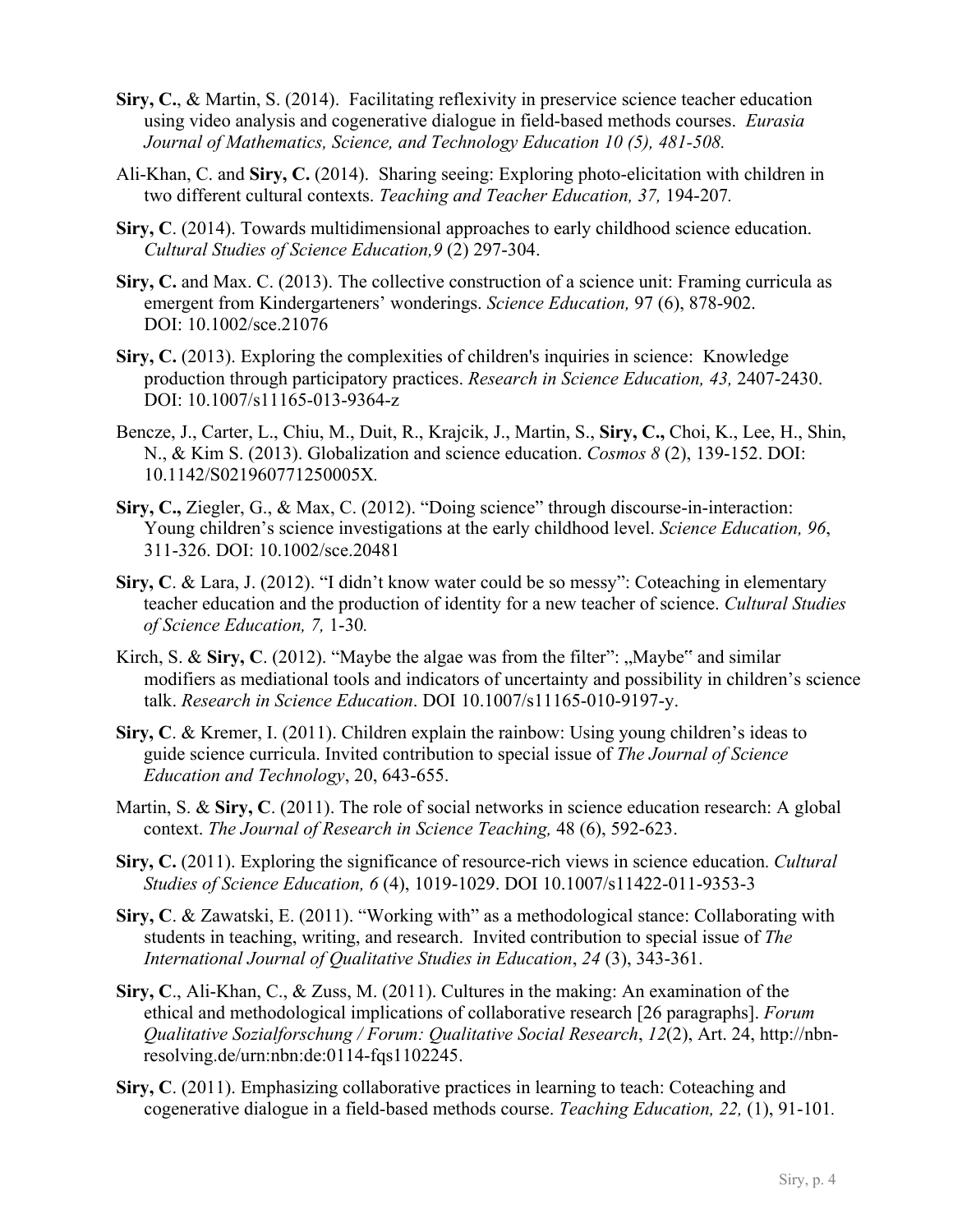- Fellner, G. & **Siry, C**. (2010). Reconceptualizing the relationship between universities and schools: a dialectic and polysemic approach. *Cultural Studies of Science Education, 5,* (3), 775-785.
- **Siry, C**. & Lang, D. (2010). Creating participatory discourse for teaching and research in early childhood science. *Journal of Science Teacher Education, 21*, (2)*,* 149-160*.*
- Martin, S. & **Siry, C**. (2009). Raising critical issues in the analysis of gender and science in children's literature. *Cultural Studies of Science Education, 4,* (4), 951-960.
- Rubenstein, A., Cleary, S., and **Siry, C**. (2009). The Science of pumpkins: Gourd-ous decomposition in the elementary classroom. *Science and Children, 47*, (1), 60-62*.*
- **Siry, C**. (2009). Expanding the field of science education: A conversation with Ken Tobin. *Eurasia Journal of Mathematics, Science & Technology Education, 5*, (3), 197-208.
- **Siry, C**., Horowitz, G., Otulaja, F.S., Gillespie, N., Shady, A., Augustin, L.A. (2008). Conceptual change research and science education practice: A response from educators. *Cultural Studies of Science Education, 3,* (2), 451-470*.*
- **Siry, C**. & Famiglietti, J. (2007). A nutritious field trip. *Journal of Nutrition Education and Behavior 39*, (3)*,* 175-177.
- Ferrara, J. & **Siry, C**. (2007) Pre-service teachers and classroom teachers learning together: A collaborative teacher education program. *Excelsior: Leadership in Teaching and Learning, 1,*  (2), 39-48.
- **Siry, C**. (2006). Teaching with trade books: Wonderful, wiggly worms. *Science and Children, 43,*  (7), 14-16.
- **Siry, C**. & Buchinski, L. (2005). A field guide of their own. *Science and Children, 43,*(1), 36-39.

#### *Books*

- Bazzul, J., & **Siry, C.** [Eds]. (2019). *Critical voices in science education research: Narratives of hope and struggle.* Switzerland: Springer Nature.
- **Siry, C.,** Schreiber, C., Gomez Fernandez, R., & Reuter, R. (edited book in progress). *Critical methodologies for researching teaching and learning.* The Netherlands: Sense Publishing.
- **Siry, C**. (authored book in progress). *Teacher education as participatory practice: Learning to teach through collaboration and shared responsibility.* Rotterdam: Springer.

#### *Book chapters*

- **Siry, C**. (accepted). "Situating difference as a valuable resource in education research". In K. Scantlebury [Ed.] *Moving science education into the 21st century: A festschrift in honor of Kenneth Tobin.* Dordrecht: Springer Publishing.
- Haus, J.M. & **Siry, C.** (2019). "Agency, materiality, and relations in intra-action in a kindergarten science investigation." In C. Milne & K. Scantelbury [Eds]. *Material practice and materiality in science education.* (pp. 131-150). Dordrecht: Springer Publishing.
- Bazzul, J. & **Siry, C.** (2019). "Critical voices in science education." In J. Bazzul & C. Siry [Eds]. *Critical voices in science education research: narratives of hope and struggle.* (pp. 3-7). Switzerland: Springer Nature.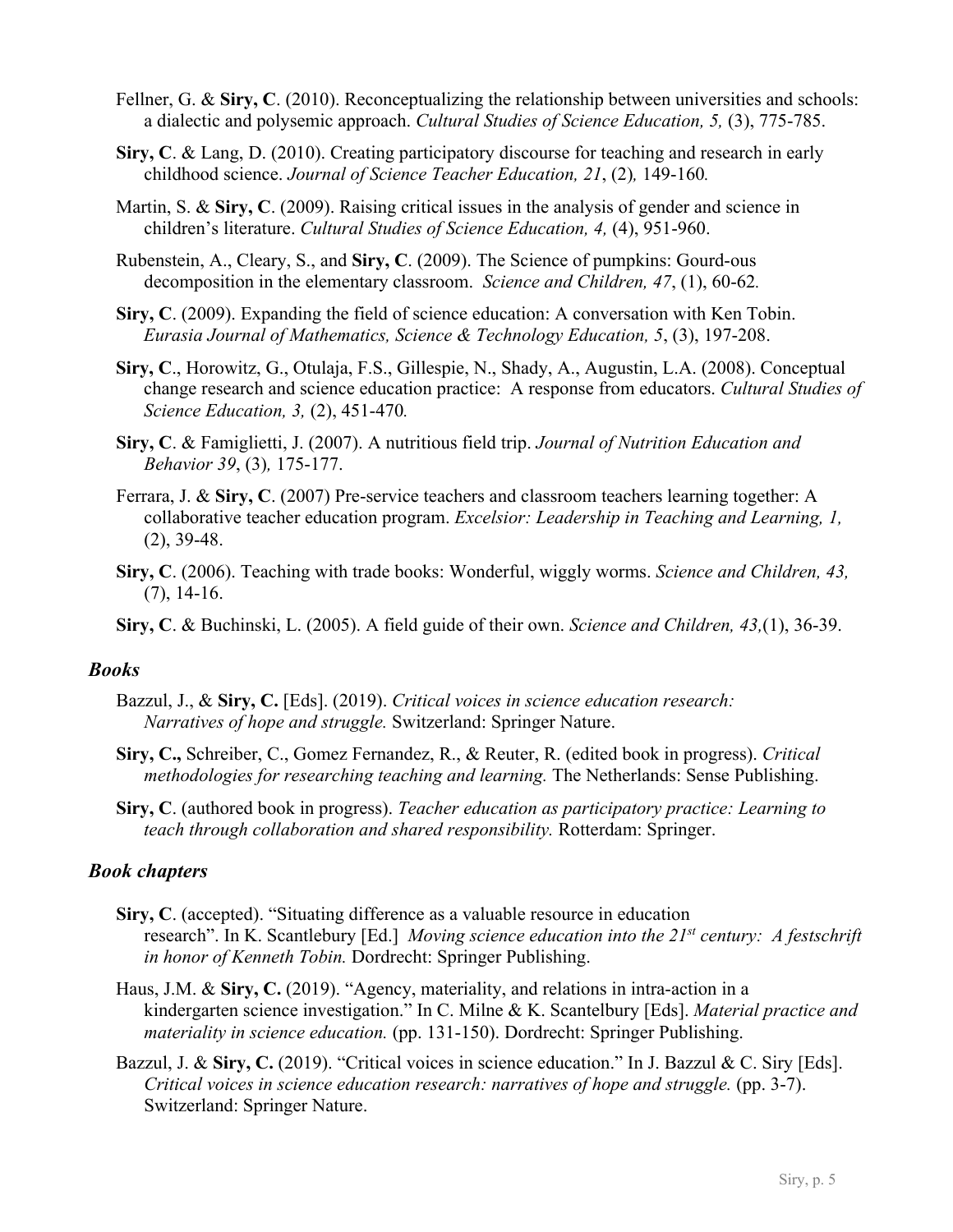- Siry, C., Andersen, K., Wilmes, S. (2018). "Doing Science": Erwerb von Kompetenzen im naturwissenschaftlichen Unterricht der École fondamentale. Bildungsbericht Luxemburg 2018, pp. 140-141.
- Siry, C. (2018). "Troubling science education and imagining possibilities for transformation: An afterword." In A. Orlander, M. Sillasen, K. Otrel-Cass [Eds]. *Troubling science education through cultural, political, and social perspectives.* (pp. 197-206). Dordrecht: Springer Publishing
- **Siry, C.** (2017). "The science curriculum at the elementary level: What are the basics, and are we teaching them?" In L. Bryan & K. Tobin [Eds.] *Thirteen questions for science education.* Peter Lang Publishing.
- Wilmes, S., **Siry, C.,** Gómez Fernández, R., & Gorges, A. (2017). "Reconstructing science education within the language / science relationship: reflections from multilingual contexts". In L. Bryan & K. Tobin [Eds.] *Thirteen questions for science education.* Peter Lang Publishing.
- **Siry, C**. (2015). Researching with children: Dialogic approaches to participatory research. In K. Tobin, & S. Steinberg [Eds]. *Doing educational research: A handbook (Second edition)* (pp. 151-165). Rotterdam, NL: Sense Publishing.
- Andersen, K., **Siry, C.**, Hengesch, G. (2015) Naturwissenschaftlicher Unterricht an der Luxemburger École fondamentale. *Bildungsbericht Luxemburg 2015*, *Analysen und Befunde* (Band 2), p. 28-33.
- Max, C., **Siry, C**. & Kracheel, M. (2015). "And? Did we do nice things?": Children documenting their emerging inquiries in early science learning. In C. Milne, K. Tobin & D. DeGennaro [Eds]. *Sociocultural studies and implications for science education: the experiential and the virtual.* (pp. 135-153). Rotterdam: Springer.
- **Siry, C**. & Lowell, N. (2014). Exploring the complexities of learning to teach: Collaborative methods and participatory structures in teacher education. In K. Tobin and A. Shady [Eds.]*Transforming Urban Education.* (pp.283-302). The Netherlands: Sense Publishers.
- **Siry, C.**, Ferrara, J. & Lang, D. (2014). Preparing preservice teachers in a PDS Context: Insights into field-based methods courses. In J. Ferrara, J. Nath & I. Guadarrama [Eds.] *Research in Professional Development Schools: Creating visions for university-school partnerships*.
- **Siry, C.**, Ali-Khan, C. & Siry, D. (2014). Political engagement as a child: Rethinking, reseeing and reinvesting youth in political participation. In K. Tobin and A. Shady [Eds.] *Transforming Urban Education.* (pp. 377-387). The Netherlands: Sense Publishers.
- **Siry, C**. & Mick, C. (2013). Multivoiced research with children: Exploring methodological issues in children's documentation of school projects. In T. Kress, C. Malott and B. Porfilio [Eds.] *Challenging Status Quo Retrenchment: New Directions in Critical Research* (pp. 129- 145). IAP Press.
- **Siry, C.** (2013). Imagining educational spaces of possibility, hope, and joy. In R. Lake and T. Kress [Eds.]. *We Saved the Best for You: Letters of Hope, Imagination and Wisdom* (pp. 47-50). IAP Press.
- Martin, S. & **Siry, C**. (2012). An analysis of the utilization of video-based media in science teacher education. In B. Fraser, K. Tobin, & C. Campbell [Eds.] *International handbook of science teaching and learning.* (pp. 417-433). Rotterdam: Springer.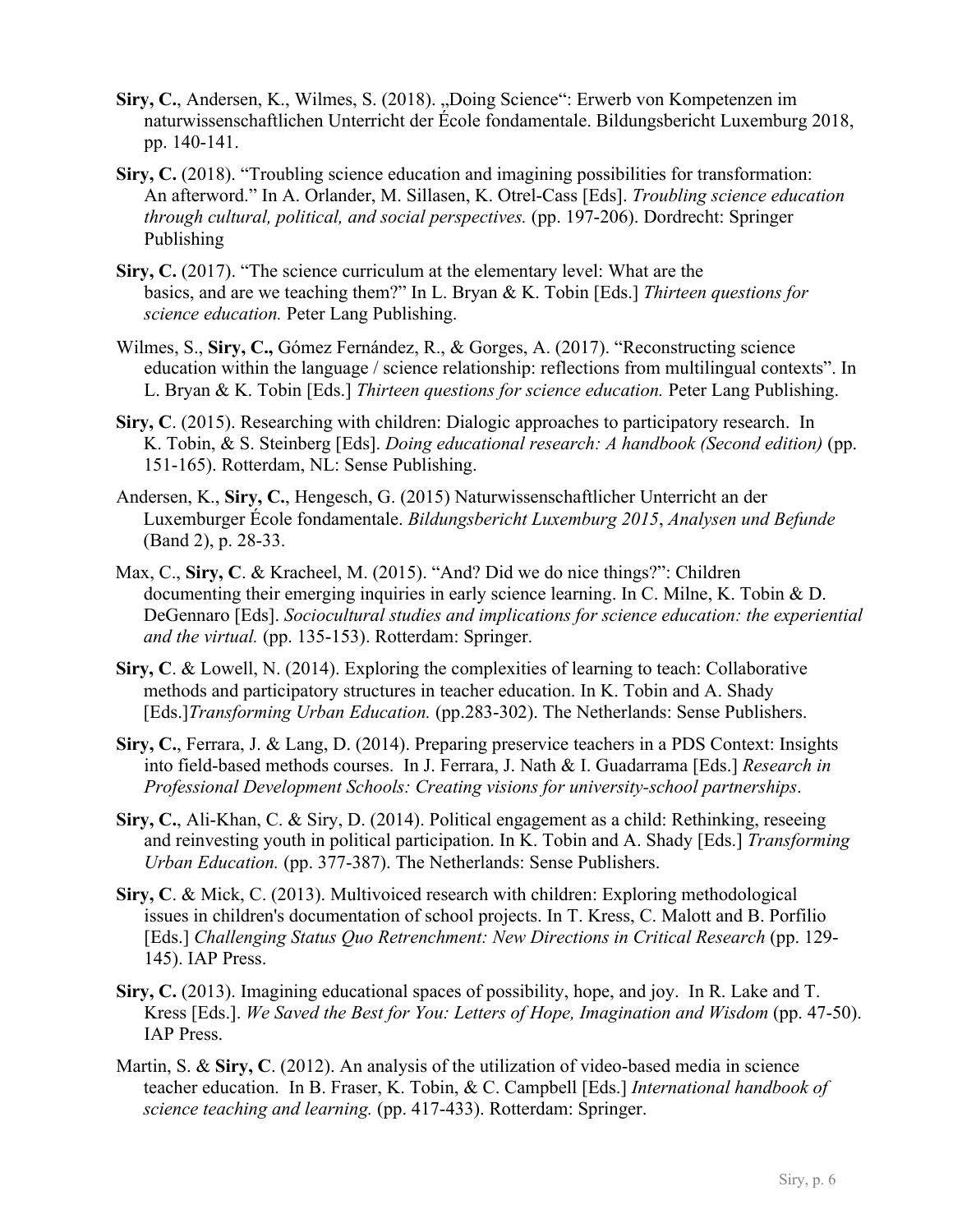- **Siry, C**. & Ali-Khan, C (2011). Writing we: Collaborative text in educational research. In C. Malott & B. Portfilio [Eds.] *Critical pedagogy in the 21st century* (pp. 233-249). Connecticut: Information Age Publishing.
- **Siry, C**. & Martin, S. with Baker, S., Lowell, N., Marvin, J. & Wilson, Y. (2010). Coteaching in science education courses: Transforming teacher education through shared responsibility. In C. Murphy & K. Scantlebury [Eds.] *Coteaching in international contexts: Research and practice*  (pp. 57-78). Rotterdam: Springer.
- Adams, J., **Siry, C**., Dhingra, K., & Bayne, G. (2010). Forum: Science agency and structure across a lifespan. A dialogic response. In W-M. Roth & K. Tobin [Eds.] *ReUniting Psychological and Sociological Perspectives* (pp. 341-353). Rotterdam: Springer.
- **Siry, C**. (2010). Envisioning polysemicity: Generating insights into the complexity of place-based research within contested spaces. In D.J. Tippins, M.P. Mueller, M. van Eijck, and J.D. Adams [Eds.], *Cultural studies and environmentalism: The confluence of EcoJustice, place-based (science) education, and indigenous knowledge systems* (pp. 315-321). Rotterdam: Springer.
- Ferrara, J., Santiago, E., & **Siry, C**. (2008). Preparing teachers to serve diverse learners: A PDS / full-service community school model. In I. Guadarrama, J. Ramsey, & J. Nath [Eds.], *University and School Connections: Research Studies in Professional Development Schools* (pp.151-164)*.* Connecticut: Information Age Publishing.

## *Book reviews*

- Haus, J. M. & **Siry, C.** (2017). Anne Gadow: Bildungssprache im wissenschaftlichen Sachunterricht: Beschreiben und Erklären von Kindern mit detutscher und anderer Familiensprache. Zeitung für Grundschulforschung, 10, H. 2
- Ali-Khan, C. & **Siry, C**. (2012). Genies and wishes: A review of *Key Works in Critical Pedagogy*. [(2011). The Netherlands: Sense Publishers.]. Cultural Studies of Science Education, doi 10.1007/s11422-012-9404-4.
- Gupta, P. & **Siry, C**. (2009). [Review of the book Roth, W-M. *In search of meaning and coherence: A life in research*. (2007). The Netherlands: Sense Publishers.] Cultural Studies of Science Education, 4, p. 487-493.
- **Siry, C**. & Ali-Khan, C. (2008) [Review of the book Doyle, C. & Singh, C. (2006). *Reading and teaching Henry Giroux*. London: Continuum Publishing.] Education Review.
- **Siry, C**. (2005). [Review of the book Garrick, R. (2004). *Playing outdoors in the early years.* London: Continuum Publishing.] Education Review.
- **Siry, C**. (2005). [Review of the book Columba, L, Kim, C, & Moe, A. (2005). *The power of picture books in teaching math and science.* AZ: Holcomb Hathaway.] Education Review.

#### *Conference proceedings*

Blanqet, E., **Siry, C.,** Picholle, É. (2018). Identification de compétences (pré-)scientifiques chez des élèves d'école maternelle: de l'utilité de croiser les cadres théoriques pour l'analyse émergente d'une video. In I. Verscheure, M. Ducrey-Monnier, L. Pelissier [Eds]. *Contributions du comparatisme en didactique a l'intelligibilité des pratiques dénseignement et de formation.*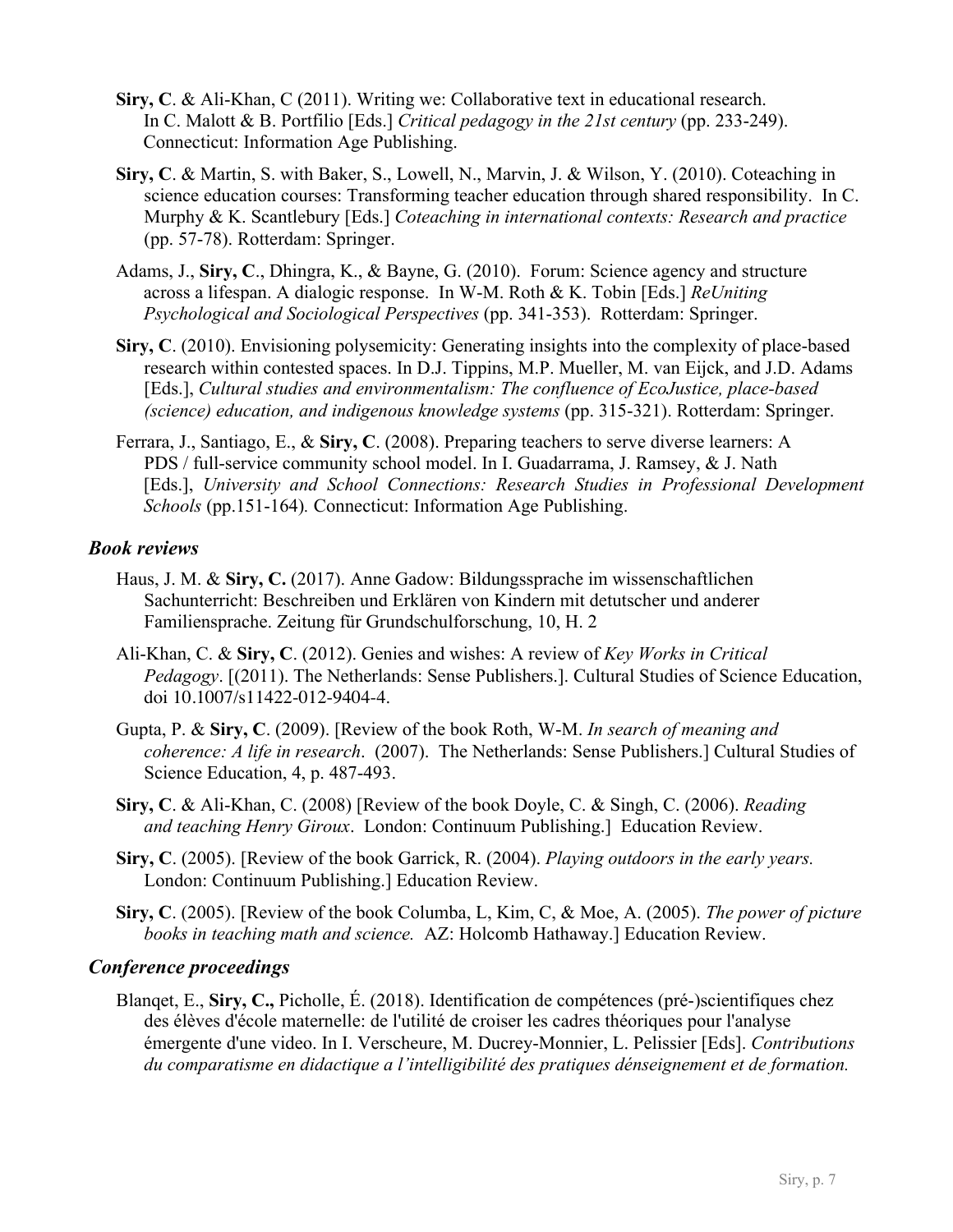Lang, D. E. & **Siry, C.** (2008). Diversity as a context for inquiry-based pre-service teacher learning and teaching in elementary school settings: A self-study in teacher education practices. In M. L. Heston, D. L. Tidwell, K. East, L. M. Fitzgerald [Eds.] *The Proceedings of the Seventh International Conference on Self-study of Teacher Education Practices*. University of Northern Iowa: Cedar Falls, IA.

## *Encyclopedia entries*

- **Siry, C**. & Siry, L. (2010). Brothers. In S. R. Steinberg, M. Kehler, & L. Cornish [Eds.] *Boy culture: An encyclopedia.* Greenwood Press: Westwood, CT, 178-181.
- **Siry, C**. (2010). PCBs. In D.R. Mulvaney [Ed.] Green Politics: An A-to-Z Guide. SAGE Publications. http://www.sage-ereference.com/greenpolitics/Article\_n95.html

## **PROFESSIONAL DISTINCTIONS**

## *American Educational Research Association (AERA) Division K*

#### **Outstanding Dissertation Award**, 2010

This award recognizes a dissertation of exemplary conceptual, methodological, and literary quality on an important topic in teaching and teacher education.

#### *Association for Science Teacher Education*

## Manuscript Award IV – **Innovations in Teaching Science Teachers**, 2010

This award recognizes excellence in manuscripts presented at previous ASTE Annual Meetings. Awarded for: **Siry, C**., Lowell, N. & Zawatski, B. "Learning to teach science through collaboration: Coteaching and cogenerative dialogue in elementary methods courses".

#### *City University of New York*

#### **Writing Fellowship**, 2008-2009

Awarded a year-long fellowship to assist with the writing across the curriculum / writing in the disciplines initiative at the CUNY on-line baccalaureate program. This fellowship is awarded to doctoral candidates to support the completion of their dissertations.

#### *Critical Perspectives in Early Childhood SIG of AERA*

#### **Travel Scholarship***,* 2008

Awarded to attend AERA 2009 in recognition of my presentation as a graduate student at AERA 2008. Awarded for: **Siry, C**. & Lang, D. "Creating participatory discourse for teaching and research in early childhood science".

#### *Massachusetts Executive Office of Environmental Affairs*

## **Massachusetts Secretary's Award for Excellence in Environmental Education**

Three programs that I developed at Conte Community School received this award:

Storm Drain Awareness Program, 2003 The Fern Project, 2002

Watershed Program, 2001

#### *Massachusetts Partnership for Advancing the Learning of Math and Science (PALMS)* **Teacher Leader**, 1999

The PALMS initiative was a NSF-funded State Systemic Initiative to improve mathematics, science and technology education in Massachusetts. The Teacher Leader component focused on implementing education reform for math, science and technology by certifying classroom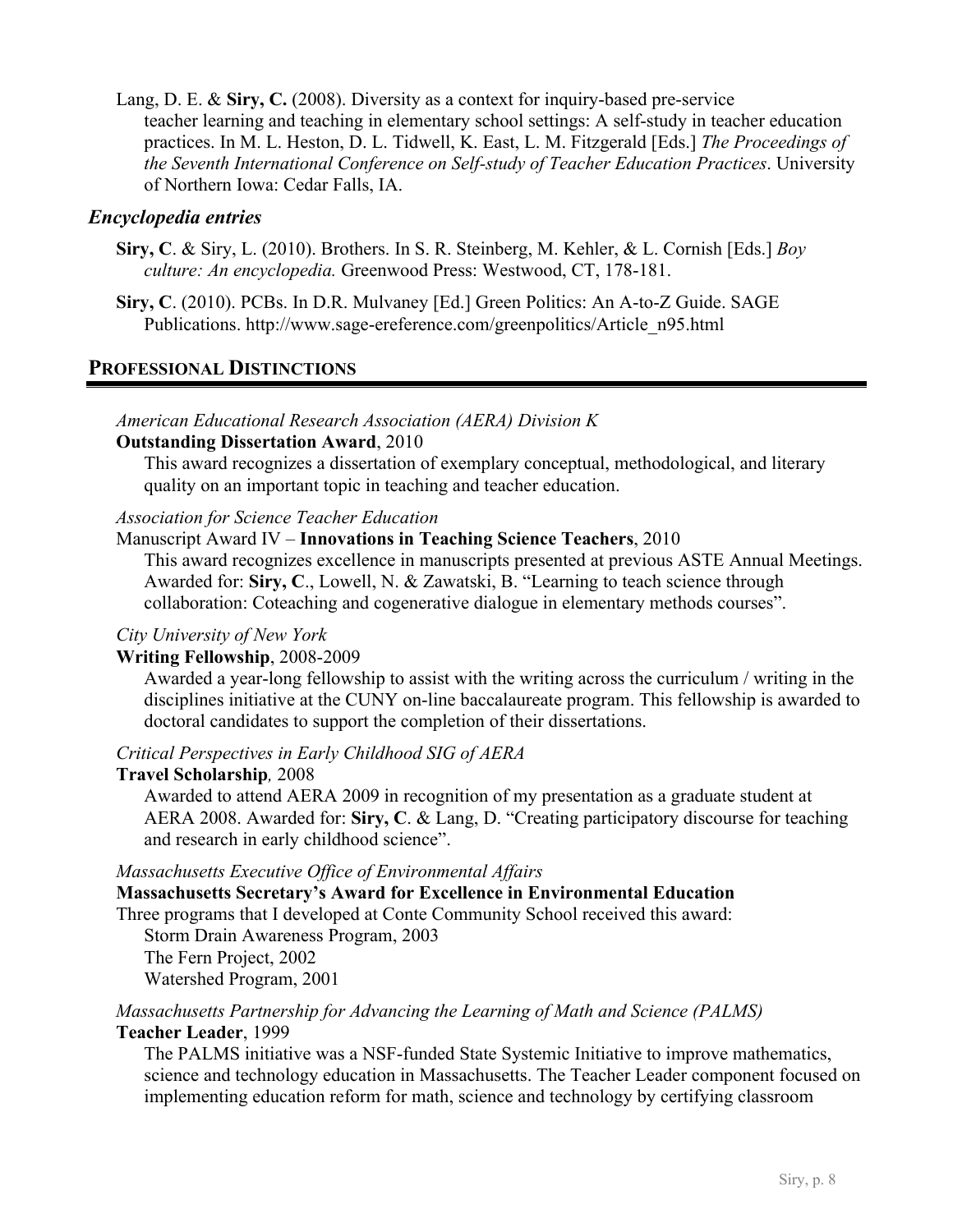teachers as leaders to provide professional development, mentoring and peer coaching. Teacher Leaders met standards in content, pedagogy, leadership, systemic change.

## *YouthALIVE! Wallace Foundation*

#### **Fellowship Recipient***,* 1995

Awarded a fellowship through the YouthALIVE! Program to conduct research regarding the development of after-school teen programs at the Junior Museum. The fellowship provided for travel to science museums with established programs funded through the foundation for lowincome adolescents.

## **PROFESSIONAL EXPERIENCE**

#### *University of Luxembourg, Luxembourg*

Faculty of Language and Literature, Humanities, Arts and Education

## **Professor,** 2014-present

Appointed to the *Education, Culture, Cognition and Society* (ECCS) research unit as a Professor in Learning and Instruction. This position includes teaching in Bachelors of Educational Sciences program, teaching in the Masters in Learning and Communication in Multilingual and Multilingual Contexts, supervision of doctoral students, and administration including heading the Institute of Applied Educational Sciences (AES) and as head of the ECCS research unit. In this position, I have created and facilitate the work of a team of researchers focusing on science education in multilingual school contexts, the Science Education Research Team (SERT), consisting of doctoral students, classroom teachers, postdoctoral researchers, and university faculty. This team collaborates on a number of projects, all with a central focus on science education at the primary levels, as well as teacher education for science in primary school.

#### *University of Luxembourg, Luxembourg*

Faculty of Language and Literature, Humanities, Arts and Education

#### **Associate Professor,** 2011-2014

Appointed to the *Educational Measurement and Cognitive Sciences (EMACS)* research unit as an Associate Professor in in primary school science education. This position includes teaching in the Bachelors of Educational Sciences program, advising pre-service teachers' bachelor's theses, supervising school practica, and co-coordinating the primary science education modules within that program. I have initiated and facilitate a science education research team that conducts a variety of research projects grounded in sociocultural theoretical frameworks around the teaching and learning of science in primary schools.

#### *University of Luxembourg, Luxembourg*

Faculty of Language and Literature, Humanities, Arts and Education

**Collaborateur Scientifique**, Research Associate on two projects 2009 - 2011

In *Language, Culture, Media and Identities* (LCMI) research unit:

Collaborated on CODI-SCILE-A project (Competences for Organizing Discourse in Interaction and Science Learning - Analyzing knowledge building as activity of collaborative inquiring). Position included collecting and analyzing data from K-2 classrooms at multiple sites. Responsible for maintaining Transana database and writing publications from the collaborative analysis of project data.

In *Educational Measurement and Applied Cognitive Sciences* (EMACS) research unit:

Collaborated on European-wide Fibonacci project that focuses on disseminating inquiry-based math and science education throughout Europe. Position included conducting teacher education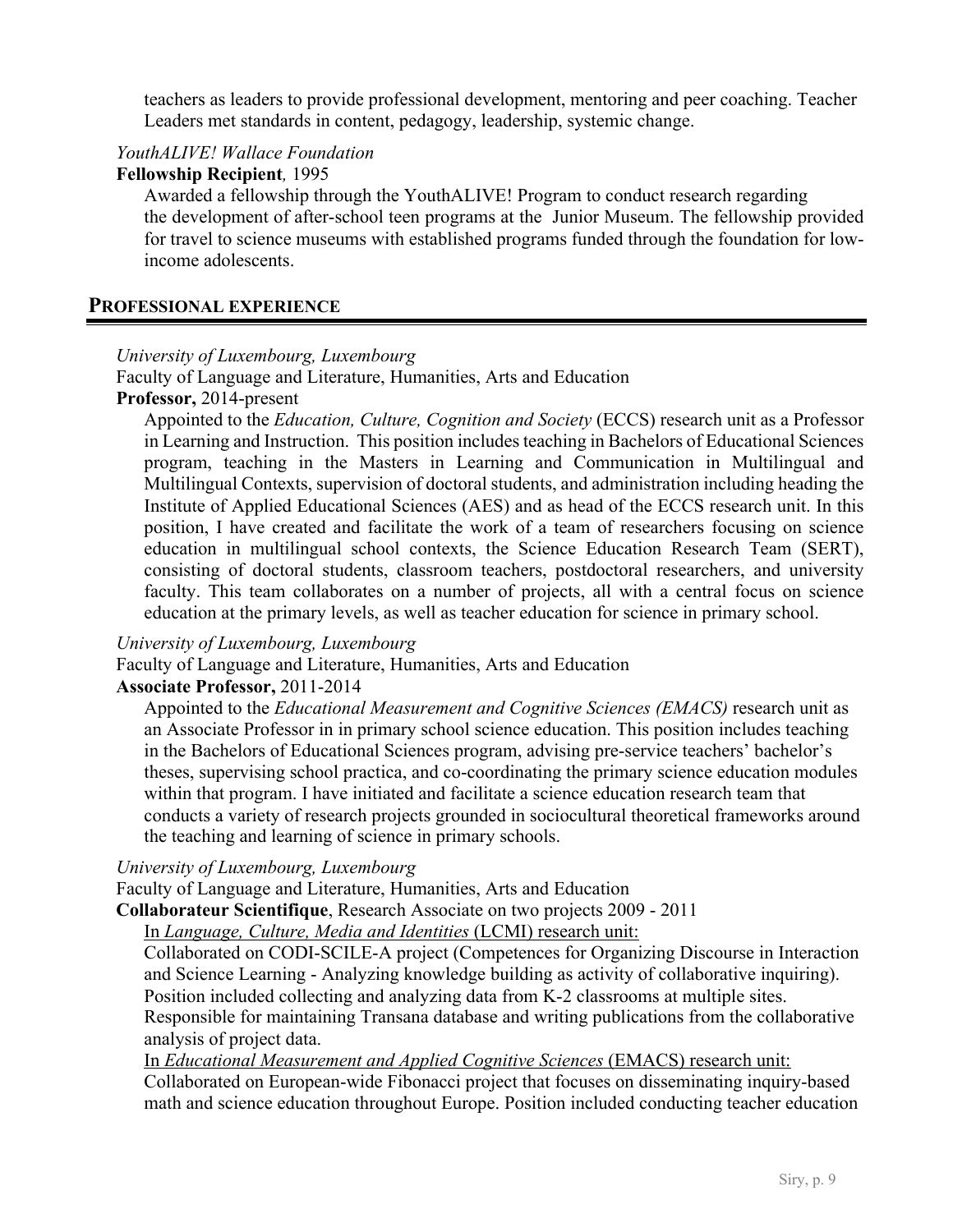workshops on the implementation of inquiry-based science education for primary teachers and providing support to their science instruction. Also collaborated on the project evaluation.

*Drexel University, Philadelphia, PA*

# Goodwin School of Education

# **Instructor**, 2009 - 2011

Taught graduate and undergraduate online courses to pre-service teachers enrolled in Drexel University's education programs. Courses included early childhood child development, elementary and secondary science methods, and evaluation of instruction.

## *University of Pennsylvania, Philadelphia, PA*

Penn Science Teachers Institute, Masters of Integrated Science Education Program (MISEP) **Lecturer**, 2007 - 2009

Taught graduate science pedagogy course to in-service middle school teachers. Evaluated eportfolios and capstone projects as graduation requirements.

## *Seminars on Science, American Museum of Natural History, NY*

#### **Teaching Assistant**, Water: Environmental Science, 2009, 2011

Assisted with teaching of an on-line intensive graduate level science course for in-service teachers. This course focuses on water as a critical resource and the social, economic, and environmental implications of water management.

*The Graduate Center, City University of New York, NY*

CUNY Writing Across the Curriculum initiative

## **Writing Fellow**, 2008 - 2009

Designed specific writing-focused assignments for faculty teaching in the CUNY on-line baccalaureate program to facilitate student learning in an online environment. Developed professional development materials including on-line faculty newsletter.

## *Manhattanville College, Purchase, NY*

Curriculum and Instruction Department, Childhood Program

#### **Instructor**, 2004 - 2008

Tenure-track faculty position. Responsibilities included teaching pre-service graduate and undergraduate curriculum methods course to early childhood and elementary education majors, including field-based science methods courses at a PDS. Co-coordinated the Day Start masters program, advised graduate students, and served on various School of Education committees.

#### *Manhattanville College, Purchase, NY*

Curriculum and Instruction Department, Childhood Program

#### **Adjunct Faculty**, 2002 - 2004

Taught graduate and undergraduate science methods courses as an adjunct, prior to joining the faculty in Fall 2004, and developed and piloted the field-based science methods courses.

## *St. Rose College, Albany, NY*

## **Adjunct Faculty**, Fall 2002

Taught pre-service graduate education courses in the Childhood Education Program.

## *Conte Community School, Pittsfield, MA*

#### **Science Specialist** (K-5), 1998 - 2002

Developed and taught inquiry-based science curricula to grades K-5. Created after-school and family science-based programs, including the Conte Stream Team, which conducted on-going water quality monitoring. Served as a resource to teachers for the inclusion of science into their curriculum, and facilitated teacher workshops connecting curricula and local environment.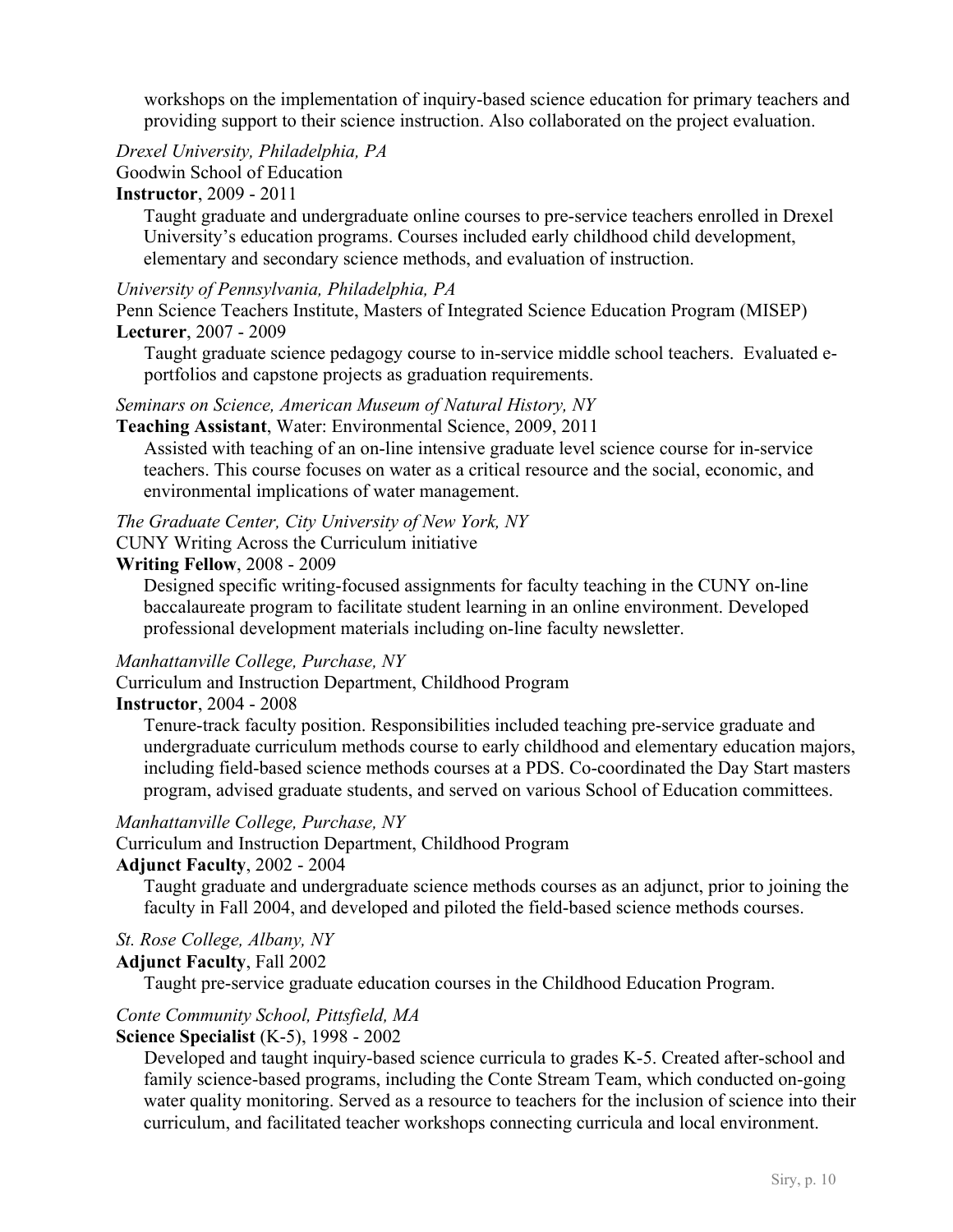## *The Berkshire Museum, Pittsfield, MA*

#### **Senior Educator**, 1995 - 1998

Created and implemented activities for teachers and students to explore science collections at a natural history museum. Coordinated after-school and weekend programs for children and families.

# *Museum Institute for Teaching Science (MITS), Boston, MA*

#### **Consultant,** 2003 - 2005

## **Coordinator, Instructor**, 1996 - 1999, 2002

Facilitated a regional component of a statewide program to develop collaborations between cultural organizations. This 3-credit in-service summer course for K-8 teachers utilized the local environment and organizations to connect science with resources available to teachers. Position included course coordination and developing and teaching sessions at the Berkshire Museum.

#### *The Junior Museum (renamed Children's Museum of Science and Technology) Troy, NY* **Youth Services Coordinator**, 1994 - 1995

Developed after-school programming for middle and high school students. Coordinated programs for adolescents in collaboration with the Troy Housing Authority and provided opportunities for children to participate in science programs and to become museum interns.

## *International Wildlife Park / The Bronx Zoo, Bronx, NY*

## **Teaching Intern**, 1993 - 1994

Taught habitat ecology to children in grades pre-K through 6 and their teachers, and facilitated activities for students in after-school and summer science programs. Conducted research for staff members to develop teacher resource materials.

#### *St. Francis Xavier School, Brooklyn, NY*

#### **Teacher**, 1991 - 1992

Taught grades 5 / 6. Developed activities to combine language arts lessons with science units.

#### *St. Patrick's School, Long Island City, NY*

#### **Science Teacher**, 1991

Taught physical and life science to grades 5-8. Created a math Regents preparation afterschool course and organized a school-wide science fair.

## **GRANTS**

*Fonds National de la Recherche Luxembourg (FNR) grants:*

## **Promoting Science to the Public (PSP) Flagship grant**

Received funding for the Sci2Schools project, focused on developing and facilitating schoolbased science education professional development with primary school teachers. Awarded: 298,000 €, grant years 2019-2021.

#### **Promoting Science to the Public (PSP) Flagship grant**

Received funding for the SciTeach Center project – "Science Teacher Training and Resource Center", to establish and empirically support a collaborative teacher education for science network based in Luxembourg and grounded on ongoing inservice professional development. Awarded: 370,125 €, grant years 2016-2018.

#### **INTER / Mobility grant (incoming)**

Granted funds for a 6-week researcher exchange for Dr. Jrene Rahm, University of Montreal, to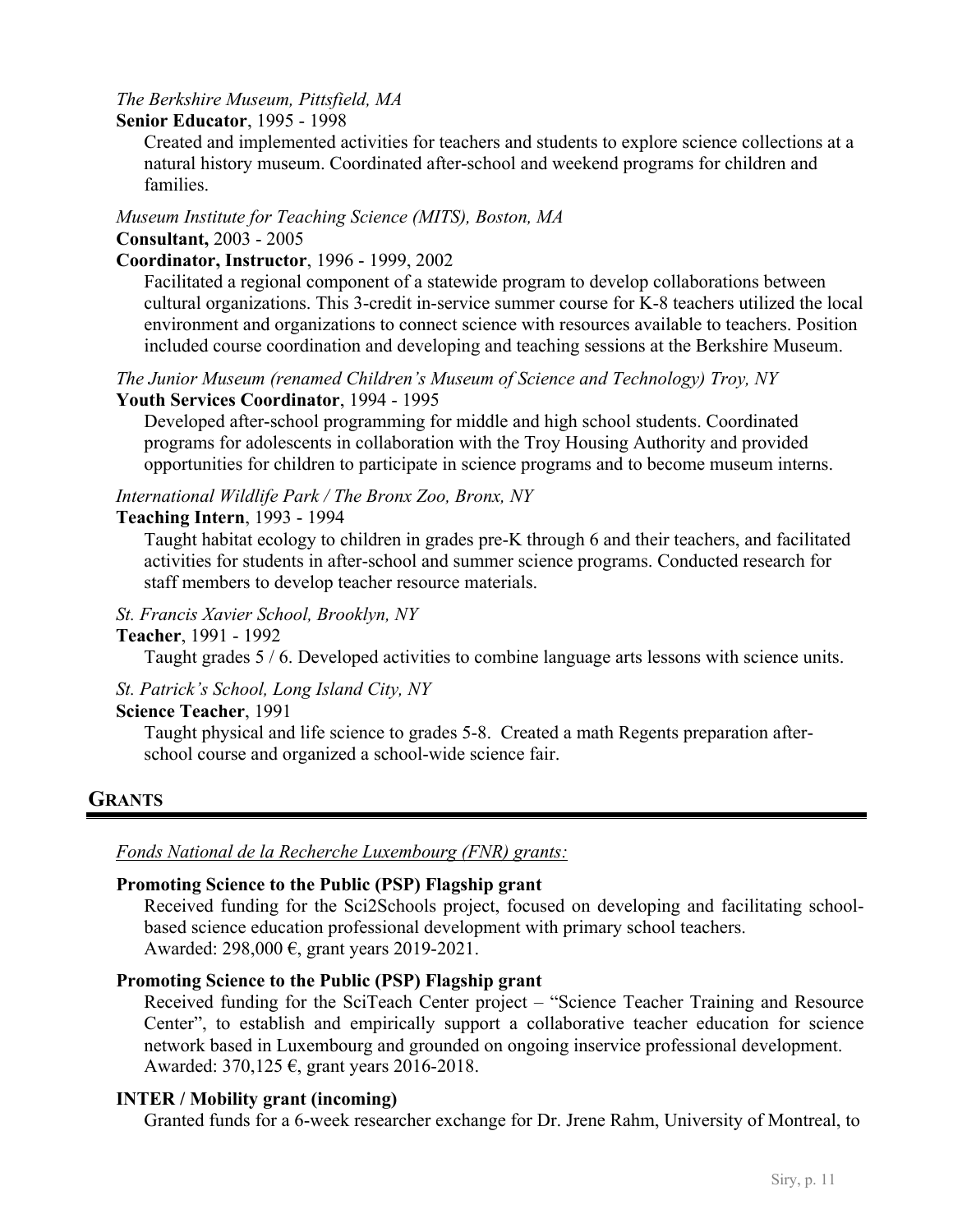conduct collaborative research in Luxembourg "A comparative study of meaning-making in science that matters in a global world: Creative interthinking, multilingualism, and multimodality tied to expansive learning in science education" (GlobalSci). Awarded: 12,000 €, grant year 2016.

## **RESCOM Exploratory Workshops in Luxembourg grant scheme**

Received funding for a three day international workshop, titled "Innovation and collaboration in cultural studies of science education: towards an international research agenda" Awarded: 15,000  $\epsilon$ , grant year 2014.

#### **INTER / Mobility grant (outgoing)**

Awarded funding for a 6 week visiting researcher exchange, to CUNY, NYC, USA to pursue the E-M-OTION Project: Examining mindfulness of emotions in science teacher education. Awarded:  $28,000 \text{ } \infty$ , grant year: 2013

#### **Active Participation in Scientific Conferences Abroad grant**

Awarded funding to participate in, the 2012 American Educational Research Association Annual Meeting, Vancouver, Canada. Awarded:  $2,000 \text{ } \infty$ , grant year: 2012

#### **Promotion of Scientific Culture grant**

Awarded funding to support a lecture series for educators and researchers, titled: "Kanner fuerschen: Naturwëssenschaften an technik an der Grondschoul a maison relais". Awarded: 3,000 €, grant year: 2012

#### **Active Participation in Scientific Conferences Abroad grant**

Awarded funding to participate in, the 2011 American Educational Research Association Annual Meeting, New Orleans, Louisiana. Awarded: 2,000  $\epsilon$ , grant year: 2011

#### **Training for Researchers grant**

Awarded funding to participate in summer training on multi-level analysis techniques in science educational research at the Graduate Center, City University of New York. Awarded:  $2,000 \text{ } \infty$ , grant year: 2010

## *The University of Luxembourg*

#### **Internal Research Grants for Faculty**

"Science Education, Innovation, and Policy in Modern Luxembourg" (SciPol: Lux). Awarded:  $350,000 \text{ } \in$  for grant years 2014-2017 (funding extended to 2018)

#### **Singapore Incentive Scheme**

Received funding for an academic exchange between the science education research team at the University of Luxembourg and a research team at the National Institute of Education in Singapore. Titled "Diversities in science learning" (DiverSci), the purpose of the project is to conduct collaborative data analysis.

Awarded: 13,333  $\epsilon$  for grant year 2016

#### **Internal Research Grants for Faculty**

"Assessing Science Processes In Narratives: Building knowledge through collaborative assessment" (ASPIN Project). Co-PI with Michelle Brendel of the University of Luxembourg. Awarded:  $205,000 \text{ } \epsilon$ , grant years 2013-2016 (funding extended to 2017)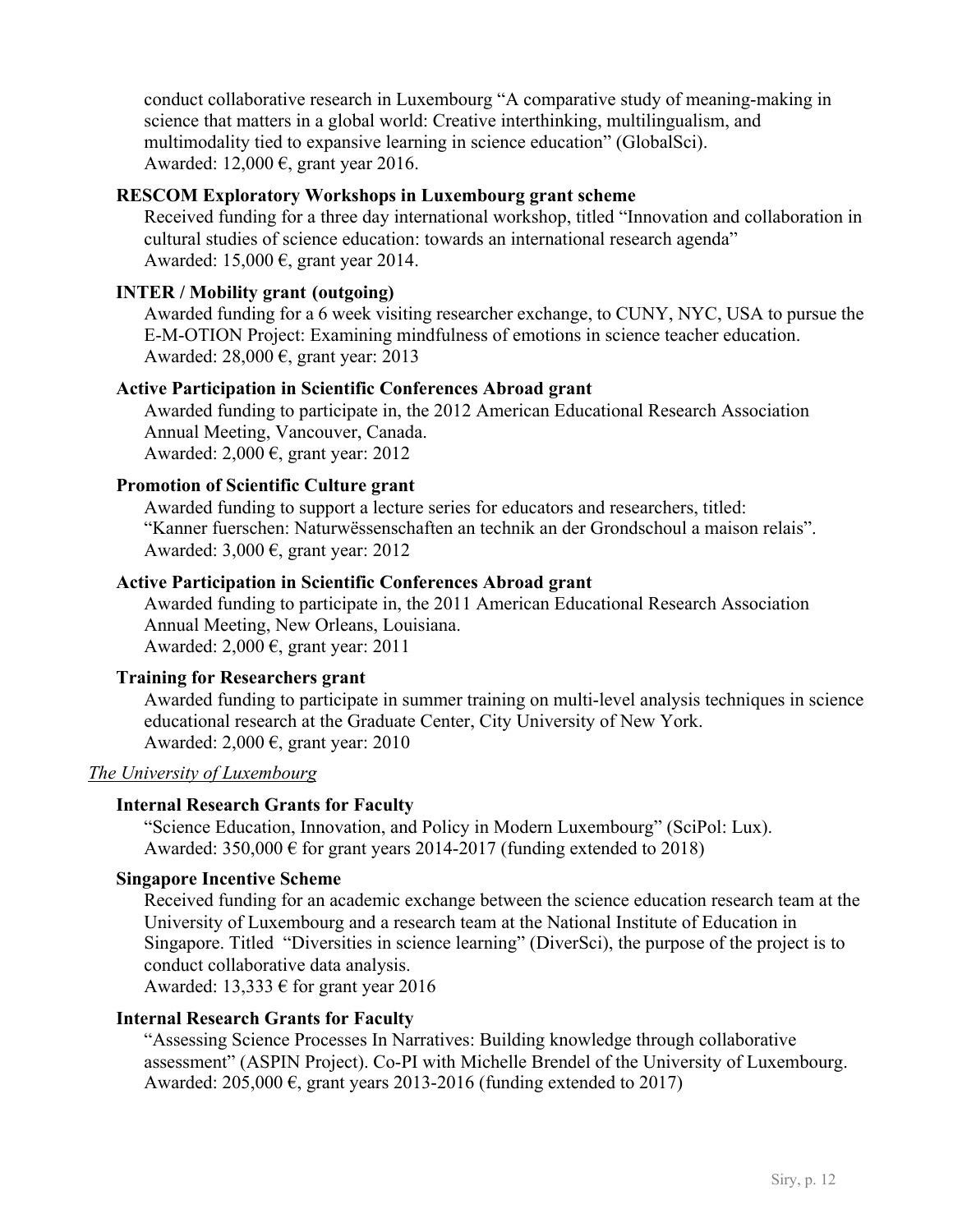## *European Science Education Association (ESERA):*

#### **Travel Award for New Researchers**

One of three people chosen to receive this award, designed to enable junior scholars to visit science education researchers in other European countries.

Awarded: 350  $\epsilon$ , grant year: 2010

## *The Graduate Center, CUNY grants:*

#### **Student Travel and Research Fund**

Awarded a grant to disseminate research findings at the University of Pennsylvania's Ethnography Forum. Awarded: \$ 300, grant year: 2008-2009

#### **Research Grant for Doctoral Students**

Awarded funding for "Becoming a teacher: Identity development and group membership in collaborative field-based methods courses". Grant provided stipends for student researchers and funding to disseminate findings at the Urban Ethnography in Educational Research Forum Awarded: \$ 900, grant year: 2008-2009

#### *Manhattanville College Faculty Research Grants:*

#### **Summer Research grant**

Awarded grant to research a daytime masters program and explore the ways in which individual notions of self impact a person's changing identity as they become a teacher. Awarded: \$ 2,500, grant year: 2007

#### **Course release grant**

Awarded course release grant to research field-based elementary science methods courses and explore impacts on pre-service teachers' understandings of science teaching and learning. Awarded grant years: 2007 and 2006

#### *Berkshire Environmental Fund*

#### **Nature's Classroom funding**

Received funding to establish a "Nature's Classroom" to provide resources for students and staff, and professional development opportunities for county educators. Proposals included developing a comprehensive river curriculum. Coauthored with Dr. Neale, Conte principal. Awarded: \$ 7,500, grant year: 2002 Awarded \$ 10,000, grant year: 2001

#### *Housatonic River Restoration*, *Inc.*

#### **Housatonic River Restoration Environmental Education Network Grants**

Granted funding for a project to provide students with experience in outdoor exploration and key factors in plant identification with the purpose of creating a guide to the ferns at the school. This project was awarded a state award for environmental excellence. Awarded \$ 700, grant year: 2002

#### *Orion Society*

#### **Stories in the Land fellowship program**

Awarded funding for a place-based project in which students traced the origins of Conte school's property from its original owners to its present use. This project integrated research of local history and environmental research and resulted in reports and art projects authored by students. Awarded: \$1,000, grant year: 1999 (Coauthor: Lisa Buchinski, Art teacher Conte School)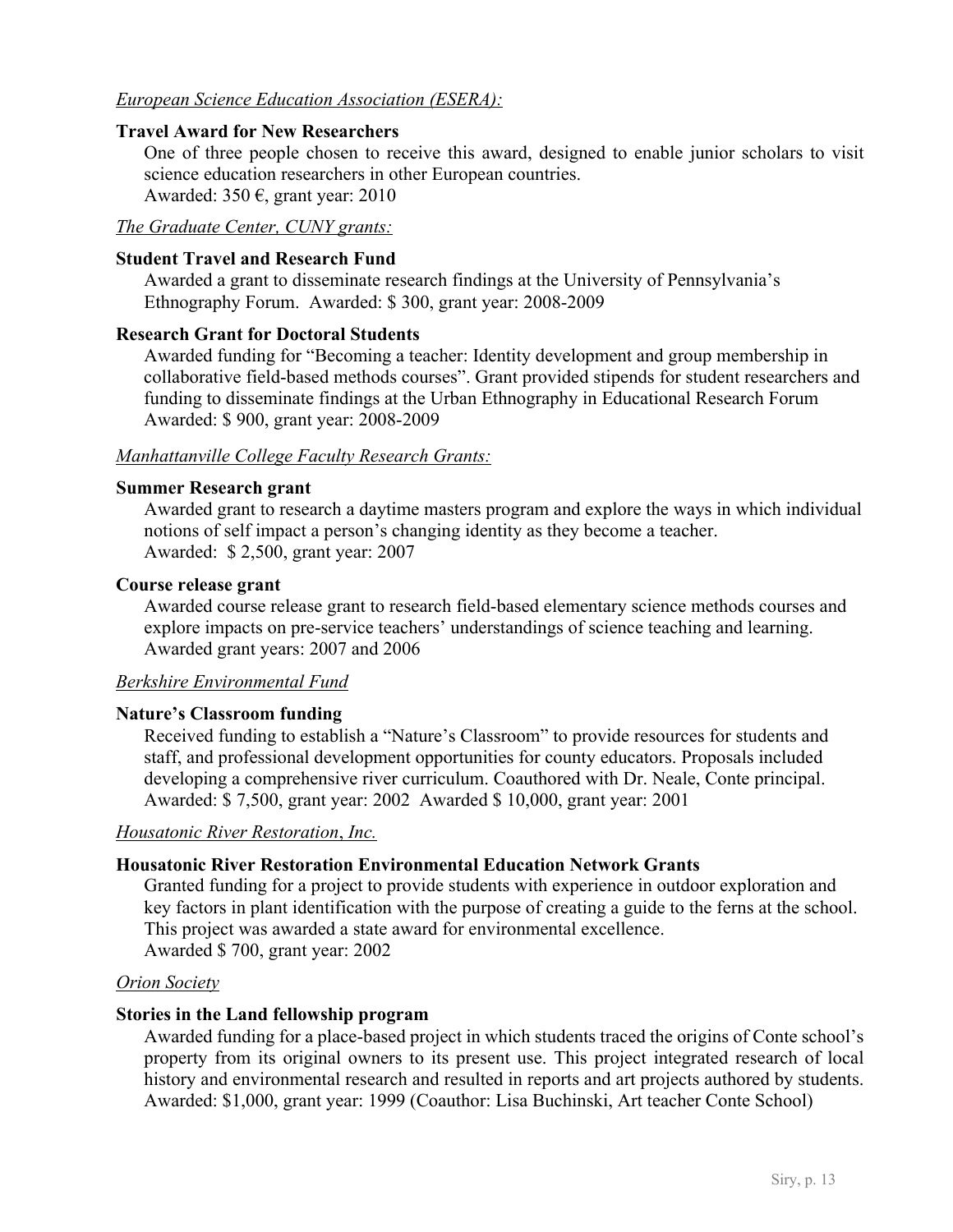## *Massachusetts Cultural Council*

#### **Science in the Community Program**

Received funding for a collaborative project coordinated through the Berkshire Museum and designed to strengthen science skills and content knowledge of underserved youth and families. Awarded: \$ 35,000, grant year: 1997 (Coauthor: Marion Grant, Education Director)

## **COMPLETED RESEARCH PROJECTS**

#### *Assessing Science Processes in Narratives: Building knowledge through collaborative assessment (ASPIN)*

This study focused on teachers' and students' use of narrative assessment strategies in primary science investigations. This was a tandem research project together with Michelle Brendel of the University of Luxembourg. With a main focus on the processes of narrative assessment as a learning tool for teachers and students, the overall intention of this study was to gain a multifaceted picture of the experiences and learning of children and their teachers as they interacted around the assessment of science. Study completed 2017.

## *Examining mindfulness of emotions in science teacher education (E-M-OTION)* Principal Investigator**:** Christina Siry

This study was based upon a research stay in the United States in 2013 with Kenneth Tobin at the CUNY Graduate Center. The research exchange served as the central focus of the project's purpose of 'operationalizing' dialogic research on the role of emotions in learning to teach science. This study focused on collaborative analyses and interpretation of a dataset, in order to emerge with an analytical framework for use in Luxembourg. Objectives included examination and interpretation of teachers' emotions and identifying practices that connect with science teaching achievement. Study completed 2013.

# *Competences for organizing discourse-in-interaction & science learning: analyzing knowledge building as activity of collaborative inquiring* (CODISCILE-A)

Principal Investigator: Charles Max, University of Luxembourg

This project focused on the scientific knowledge construction by children ages  $4 - 8$  and examined the ways children interact while learning about science in public schools in Luxembourg. The main focus was on multimodal discourse as children learned science, and we considered the ways in which children interact using gestures, tools and representations. My role was as post-doctoral researcher, and the project structure of collaboration with children as they learned science and as they document their discoveries provided insights into their scientific reasoning within discourse-in-interaction. Study completed 2011.

#### *DayStart: An ethnography*

Principal Investigators: Christina Siry and Diane Lang

This study examined the experiences of participants engaged in an Education Masters program that was structured to be taught in the day. The primary focus was on the pre-service teachers' perspectives of themselves as teachers, and the ways in which the curriculum of the teacher education program (which employed field-based methods courses as a central point) mediated the participants' developing sense of themselves as teachers. Study completed 2008.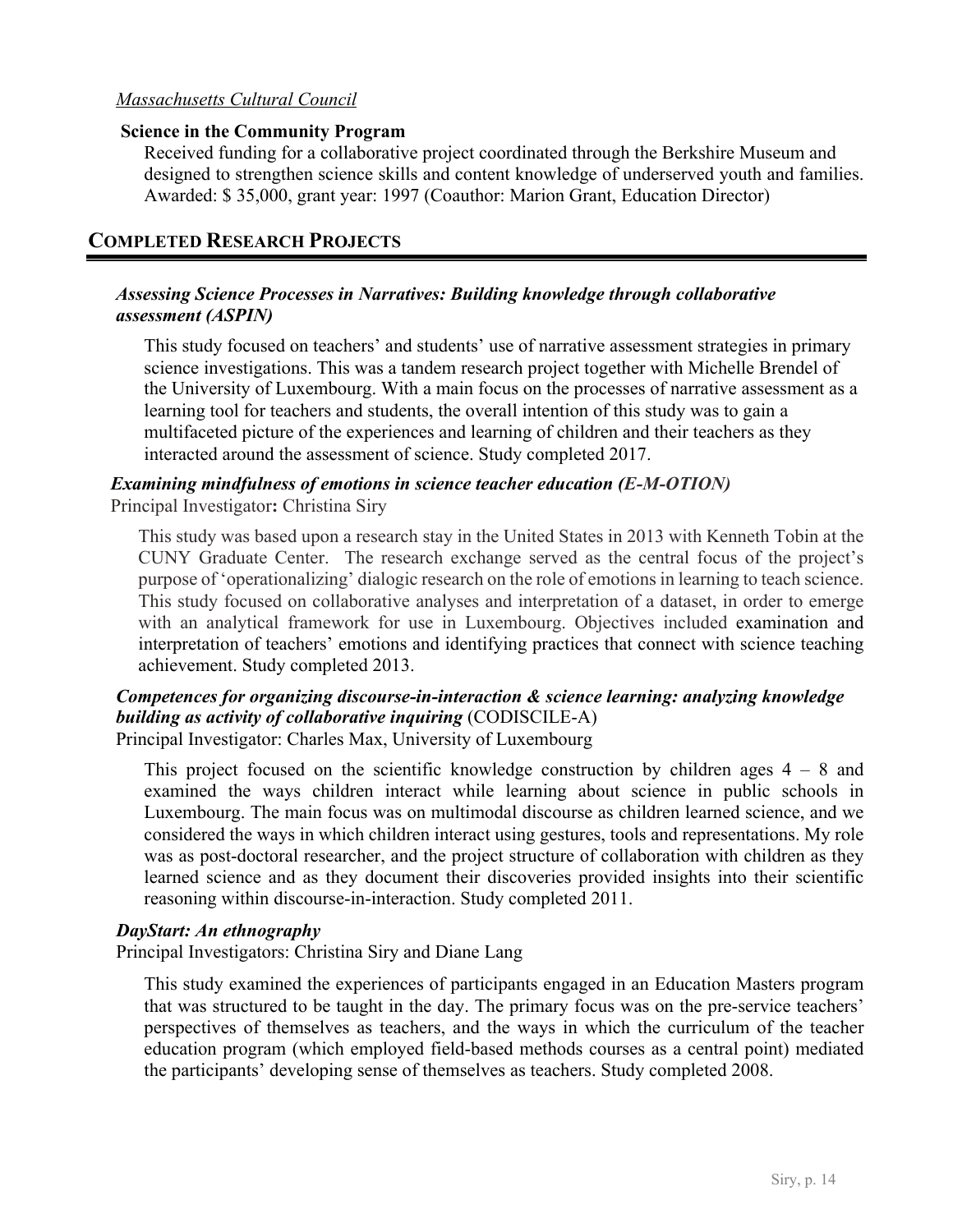# **DOCTORAL SUPERVISION AND ADVISEMENT**

Dissertation supervisor (successful completion):

| Grade: Excellent<br>Grade: Good<br>1960s and 1970s.<br>Grade: Very good | Sara Wilmes, University of Luxembourg, AFR funded candidate, 2013-2017<br>Student-driven inquiry-based science education in Luxembourg primary school contexts.<br>Jana Maria Haus, University of Luxembourg, PUL funded candidate, 2013-2018<br>Tracing the development of children's science processes.<br>Shaghayegh Nadimi, University of Luxembourg, faculty-funded candidate, 2016-2017<br>Historicizing the journey of the New Math reform from the United States to Luxembourg in the |
|-------------------------------------------------------------------------|-----------------------------------------------------------------------------------------------------------------------------------------------------------------------------------------------------------------------------------------------------------------------------------------------------------------------------------------------------------------------------------------------------------------------------------------------------------------------------------------------|
| Dissertation supervisor (in process):                                   |                                                                                                                                                                                                                                                                                                                                                                                                                                                                                               |
| March, 2015-                                                            | Anna Gorges, University of Luxembourg, faculty-funded candidate.<br>Analysis of interactions in multilingual primary school classrooms in Luxembourg.                                                                                                                                                                                                                                                                                                                                         |
| Dissertation committee member:                                          | Mohamed Faizal Bin Badron, National Institute of Education, Singapore<br>"Using cogenerative dialogue to mediate conceptual change in science: A case study of four<br>primary schools in Singapore", 2015-present<br>Melissa Winchell, University of Massachusetts, Boston.<br>"Cultural Competence as Co-construction in Teacher Training Programs", 2011-2013                                                                                                                              |
|                                                                         | Member of Comite d'Encadrement de These:<br>Denise Villanyi, University of Luxembourg, 2014-2018<br>Melanie Noesen, University of Luxembourg, 2016-present<br>Katarina Krkovic, University of Luxembourg, 2013-2015<br>Viktoria Boretska, University of Luxembourg, 2015-2016<br>Shaghayegh Nadimi, University of Luxembourg, 2015-201                                                                                                                                                        |
| <b>External Examiner:</b>                                               | Aalborg University, Denmark, 2013, 2018, 2019<br>Monash University, Australia, 2012, 2015, 2018<br>National Institute of Education, Singapore, 2018<br>Queensland University of Technology, Australia, 2016<br>University of Waikito, 2016                                                                                                                                                                                                                                                    |
|                                                                         |                                                                                                                                                                                                                                                                                                                                                                                                                                                                                               |

# **COURSES TAUGHT**

# *Undergraduate Education*

*The University of Luxembourg* Kinder auf dem Weg zum Naturwissenschaftlichen Bildung Kinder, Natur, und Technik Naturwissenschaftliche Bildung im Frühalter

*Manhattanville College:* Elementary Science Methods (EDU 3108); field- and campus-based sections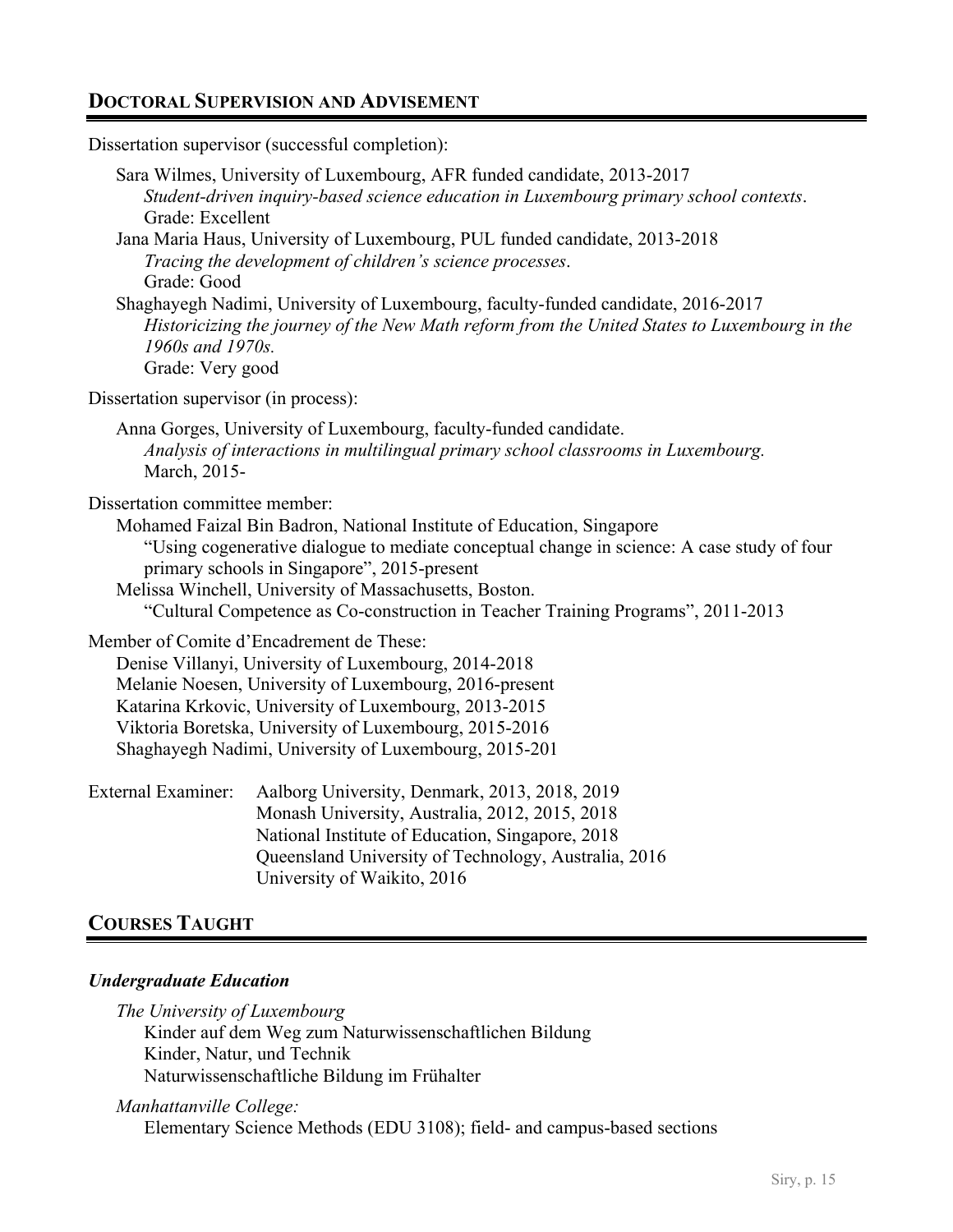Curriculum, Management, Assessment (EDU 3380); field- and campus-based sections

*Drexel University:*

Science Teaching Methods (EDU 114 online) Child Development I: Typical development, early childhood (EDU120 online) Evaluation of Instruction (EDU 522 online)

## *Graduate Education*

*The University of Luxembourg* Collaborative Research Approaches in Multilingual (school) contexts The Emergence of School Subjects in the Course of History

*Manhattanville College* Elementary Science Methods (EDU 5108) Curriculum, Management, and Assessment (EDU 5380)

*University of Pennsylvania*

Teaching and Learning Middle School Science (EDUC 545-631)

*Drexel University*

Child Development I: Typical development, early childhood (EDU520 online) Science Teaching Methods, elementary (EDU 514 online) and secondary (EDU 901 online)

*The College of St. Rose*

Informal Student-based Assessment (EDU 540-01) Curriculum and Instruction (ELE 580)

# **COURSE DEVELOPMENT**

#### *Sample course descriptions from syllabi of select courses I have developed:*

*Manhattanville College*

## **Childhood Science Methods (field-based)**

This course focuses on teaching elementary school science. Emphasis is placed on the nature of science and teaching processes of inquiry, through class discussions, assignments, group activities and presentations. This course consists of direct interaction with second grade students and follow-up discussions and reflections. Science activities will be developed and cotaught to the children, and this will allow for an exploration of a variety of teaching approaches. In addition to teaching children, we will create individual units that serve as the basis for demonstrating your growth and understanding. Discussions will focus on science instruction, issues of education reform, and content inquiry. The NYS Standards for Teaching Science and the National Science Education Standards are the basis for the course content. The course culminates in the development and presentation of a field experience project.

#### *Manhattanville College*

#### **Curriculum, Management, and Assessment**

This course examines ways for childhood educators to develop curricula and implement instruction within a within range of student abilities. Curricula will be examined and analyzed, including the state standards, local curriculum documents, and published curricula. This course focuses on developing methods for assessing student learning and assessment tools and techniques. An additional focus is on examining methods for gathering data, improving instructional planning, and acquiring classroom management strategies. This course emphasizes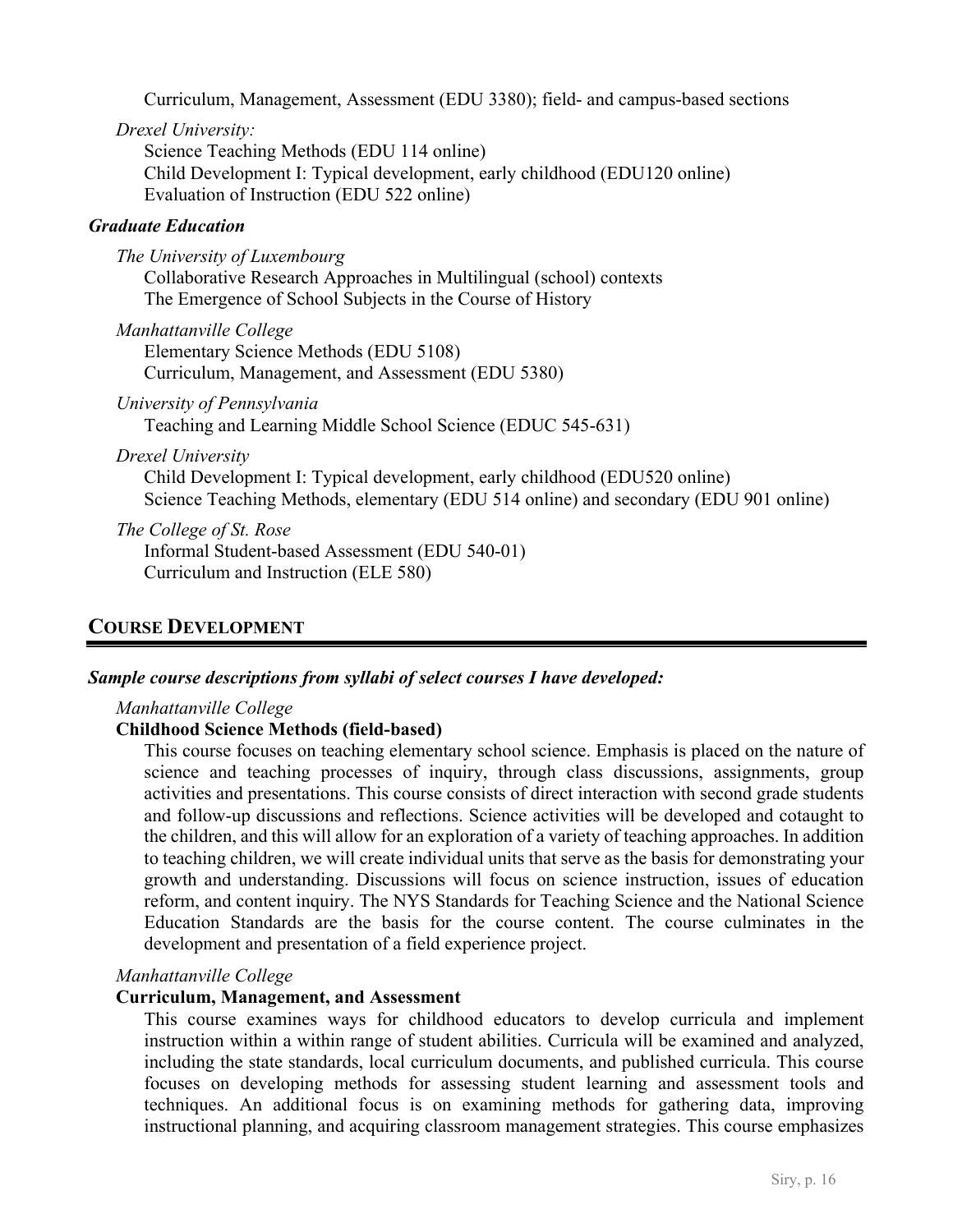the importance of developing methods for assessing student learning and using this information to focus on improvement of instruction and student performance. The course includes group trips to visit schools and cultural institutions to examine components of effective teaching.

#### *University of Pennsylvania*

#### **Teaching and Learning Middle School Science**

This course provides a foundation in theory and research significant to teaching and learning science in middle school. There are three areas of focus: Personal inquiry into professional practice, scholarly research, and exploration of pedagogy for science. Assignments will incorporate each of these strands, and objectives will be met through discussions (in person and on-line), classroom inquiry, reflection upon practice, and scholarly research. The course utilizes a variety of teaching models including coteaching, and we will work together to develop sessions that further our understandings of the main topics. Professional literature will provide a basis for connecting our experiences with pertinent research in the field, and articles will be researched by participants and posted on-line. Collaboration and co-responsibility are a key foundation to development of the course and furthering our learning community.

# **PROJECT COORDINATION**

#### **Project coordinator,** *Fibonacci project, completed February 2013.*

Coordinated and managed the Luxembourg component of the European-wide Fibonacci Project, which supported the continued professional development of primary school teachers in science education (funded under the FP-7 scheme of the EU). Coordinator position included all administration for the Luxembourg initiative, including: data collection, interim and final reporting, budgeting, and supervising team of 5. Additionally, position included organizing and facilitating workshops for over 75 primary teachers.

## **SCIENCE RESOURCE DEVELOPMENT**

#### **Waterkeeper kids**, *Waterkeeper magazine*

Created a series of three children's pages for the publication of the Waterkeeper Alliance to engage children in exploring the topics presented in each of the issues.

#### Pages included:

Siry, C. & Siry, L. (2006). Waterkeeper kids: What's sewage? *Waterkeeper,* Summer. Siry, C. & Siry, L. (2006). Waterkeeper kids: Good food. *Waterkeeper,* Spring, 77. Siry, C. & Siry, L. (2005). Waterkeeper kids: What is coal? *Waterkeeper,* Winter, 66.

#### **Young Women in Science project***, Flying Cloud Institute, Massachusetts*

Served as a consultant to develop curriculum for an enrichment program for middle school-aged girls. In this program, high-school girls are educated by college science faculty members to facilitate science activities with the younger girls. Curriculum topics focused on inertia and structural engineering activities. Spring 2006.

## **Discovering the Housatonic Watershed; a guide for teachers***, Housatonic River Restoration* Developed a guide for teachers in Berkshire county focusing on interdisciplinary activities to teach about watershed education. Supported by grant funds provided to the Housatonic River Restoration organization by the Environmental Protection Agency. Printed 2003*.*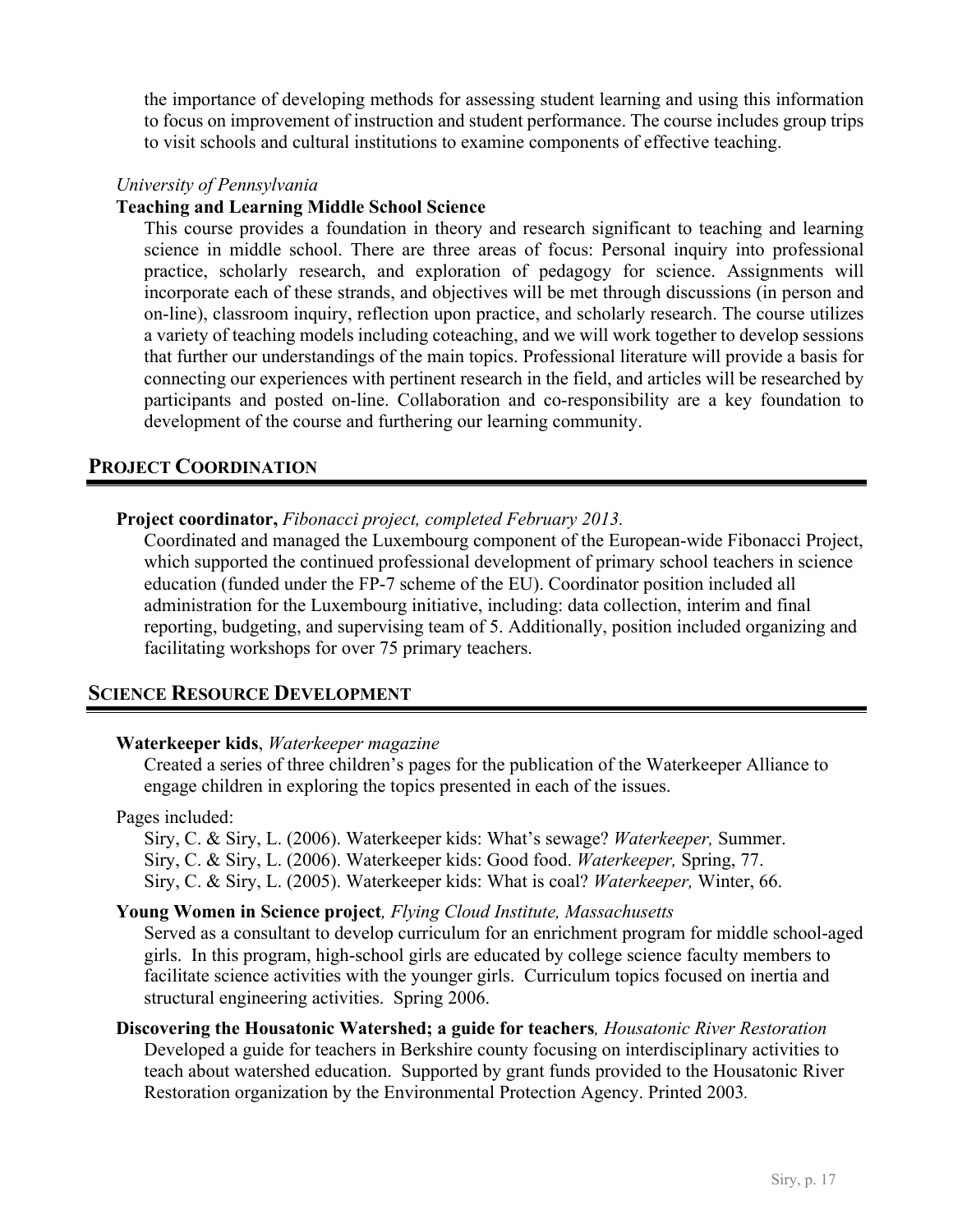#### **Living Landscapes,** *The Berkshire Museum*

Served as a member of a curriculum writing team to develop a curriculum guide for teachers in grades K-8. The purpose of the guide is to connect the science exhibits at this natural history museum to the local environment of Berkshire County. Printed 2003.

#### **From Farm to Table***, The New England Heritage Breed Society*

Participated in developing lessons for a curriculum guide for integrating agricultural education into the elementary classroom. Printed 2002.

#### **PRESENTATIONS**

#### *Invited*

- **Siry, C.** "Equity and diversity in science education". Keynote lecture at the workshop The Role of Science in a Changing World, the Lorenz Institute, Leiden University, the Netherlands, January 11, 2018.
- **Siry, C**. "Framing science as a sociocultural enactment: resource-rich approaches to exploring children's meaning making." Keynote lecture at the conference Naturvetenskap I förskolan (science in preschool), Lund University, National Resource Center for Physics, Sweden. October 13, 2016.
- **Siry, C.** "The inseparable role of emotions in the teaching and learning of primary school science.". Lecture at the colloquium, Mindfulness, Emotions, and Educational Research, The University of Sao Paolo, Brazil. Sept. 29. 2015.
- **Siry, C.** "Examining emotions in video-based research". Workshop at the colloquium, Mindfulness, Emotions, and Educational Research, The University of Sao Paolo, Brazil. Sept. 29. 2015.
- **Siry, C. "**Dialogical approaches to ethical research practices". Lecture at the National Institute of Education, Singapore. July 23, 2015.
- **Siry, C. "**Thematic trends of research in Science Education". Keynote lecture at the IV Graduate Journey doctoral seminar, Federal University of Rio de Janiero, Brazil, Nov. 10, 2014.
- **Siry, C. "**Sociocultural perspectives of context in science education research and practice". Presentation at doctoral seminar, Perspectives sobre el context en educació científica: Aproximacions teoriques i implicacions per la practica educativa, Universitat Autonoma de Barcelona, Dec. 13, 2013.
- **Siry, C.** and Wilmes, S. "Designing Science Professional Development WITH Teachers: An emergent, responsive approach in a time of inquiry-based science dissemination". University of Stockholm, Nov. 21, 2013.
- **Siry, C.** "Researching *with* teachers and students: dialogic approaches to ethical research practices". Uppsala University, Sweden, June 11, 2013.
- **Siry, C. "**Dialogic approaches to research with teachers and children in multilingual settings". Presentation at Urban Science Education Research Seminar (USER-S), NY, US Feb. 16, 2013.
- **Siry, C.** & Martin, S. "Video analysis workshop: Using video annotation tools to analyze interactions in the science education classroom." Presented at Seoul National University, on July 19, 2012 and Ewha Women's University, Seoul, South Korea, July 20, 2012.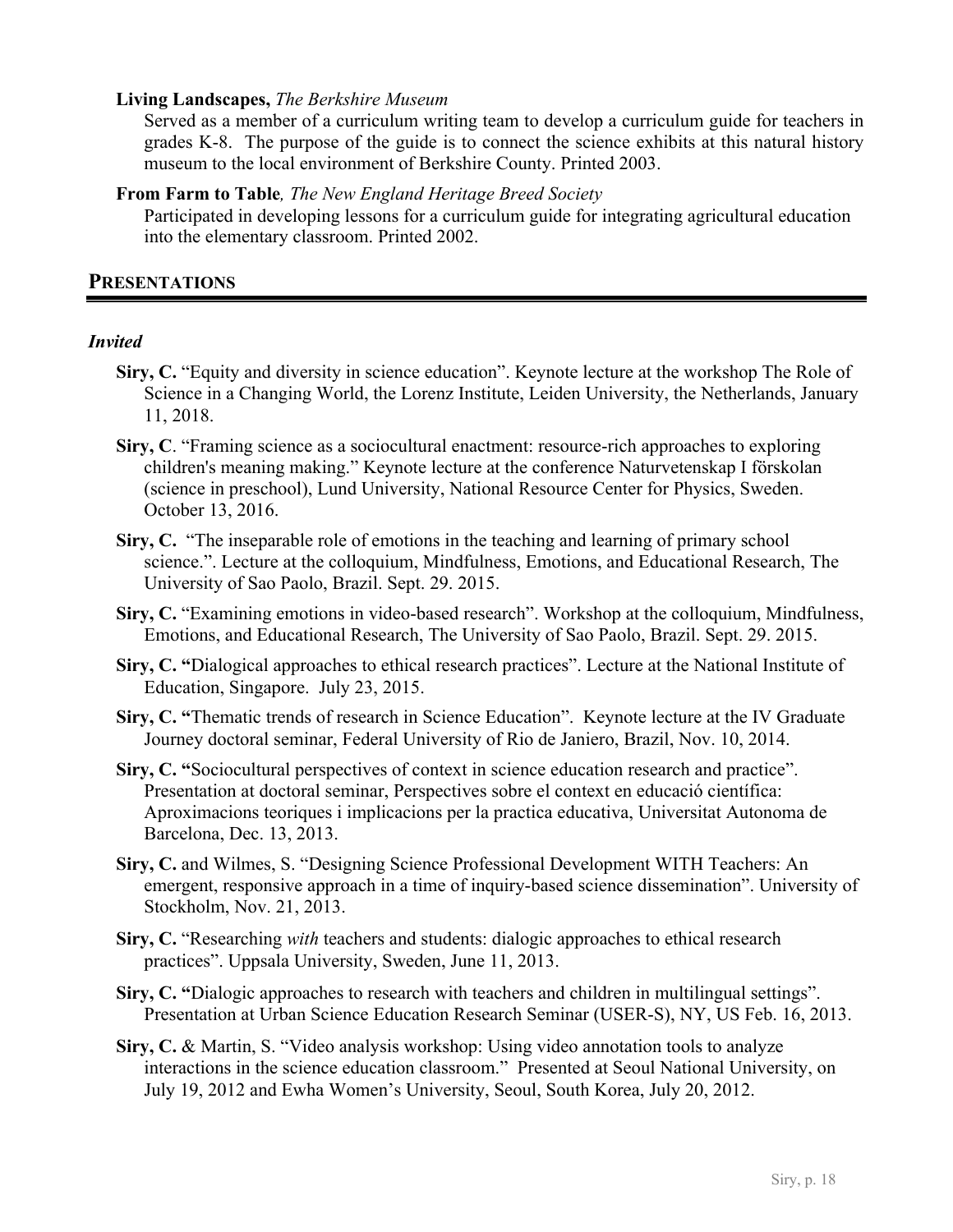- **Siry, C.** "Participatory science with young children". Invited keynote address at the conference *Critical Ecological Pedagogy and Philosophy: What does Levinas Have to Do With It?*  Hogeschool, Utrecht, the Netherlands, Oct. 12, 2011.
- Vlassis, J. & **Siry, C.** "Science and language in multilingual contexts". Invited workshop for the "Integrating Inquiry Across Curricula Seminar" as part of the EU Fibonacci project. University of Leicester, UK, September 13, 2011.
- **Siry, C.** "Collaborative inquiry: Analyzing young children's explorations into science". Invited presentation for the LCMI research seminar series, University of Luxembourg, Luxembourg. February 8, 2011.
- **Siry, C**. "Researching together: Exploring children's insights as they learn science". Invited symposium presentation at the Centre for Gender Research, Uppsala University, Sweden, January 27, 2011.
- Vlassis, J. & **Siry, C**. "Use of science in supporting language development". Invited presentation at the Fibonacci Cross-Disciplinary workshop, University of Leicester, UK, December 8, 2010.
- **Siry, C.** Invited plenary speaker at the Spain Congress, co-hosted by the Paolo and Nita Freire Center at McGill University and the Universities of Granada and Barcelona. Granada, Spain, November 10-14, 2010.
- **Siry, C.** & Max, C. "'Doing' science in Kindergarten: Young children's explorations and explanations of water". Invited colloquium presentation at the Eindoven Institute of Technology School of Education, Netherlands, October 25, 2010.
- **Siry, C.** "Examining children's interactions as they collaboratively investigate water". Invited presentation for Dr. Diane Lang's early childhood curriculum course at Manhattanville College, NY, January 11, 2010.
- Max, C., & **Siry, C.** " Naturwissenschaftliches lernen und kompetenzmodelle: Transaltantische einblicke". Invited lecture at Ministry of Education, Luxembourg, November 18, 2009.
- **Siry, C.**, Lowell, N. & Bedard, D. "Developing identity and community through an authentic approach to teacher education". Presentation given for the Manhattanville College Faculty Lecture Series, NY, January 30, 2008.
- **Siry, C.** "A collaborative, field-based framework for teacher education". Presentation given at Brooklyn College, NY for Dr. Jennifer Adams' Teacher Researcher class, October 29, 2007.

#### *Presented*

- **Siry, C.** "Re-imagining primary school science: Resource-rich approaches to highlight multilingual children's interactions. Symposium contribution at the NARST conference, Baltimore, MD, US, April 3, 2019.
- **Siry, C.** "Explorations in teaching science to multilingual learners". Presentation at the NARST conference, Baltimore, MD, US, April 1, 2019.
- te Heesen, K., **Siry, C**, Schreiber, C. "Conceptualizing science education curricula and practices through a historical lens." Paper presentation at the ISCHE conference, Berlin, Sept.1, 2018.
- Wilmes, S. & **Siry, C.** "A dialectic view of student notebook use: the dance of the individual / collective." Paper presentation at EARLI SIG meeting, Luxembourg, August, 2018.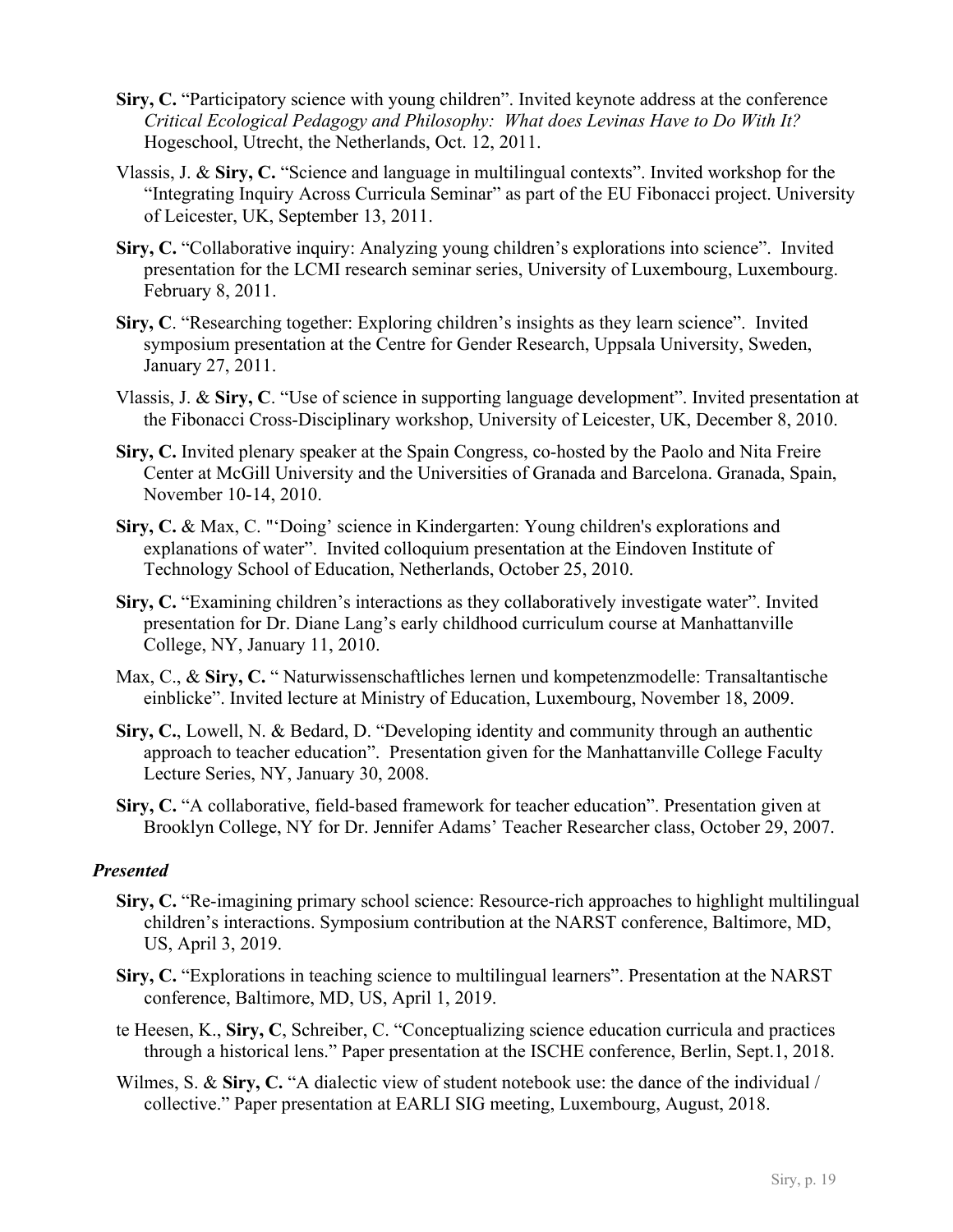- Wilmes, S. & Siry, C. "Interaction rituals in multilingual student-centered science instruction" Symposium contribution at the ESERA conference, Dublin, Ireland, August 25, 2017.
- te Heesen, K., Kneip, N., Heinericy, S., **Siry, C**., Wilmes, S. "The role of critical reflexivity in the professional development of professional developers. Rountable presentation at the AERA conference, New York, April 16, 2018.
- Milne, C. & Siry, C. "What does it mean to support socio-cultural research in Science education: The experience of Cultural Studies of Science Education." Symposium contribution at the ESERA conference, Dublin, Ireland, August 25, 2017.
- **Siry, C.** & Wilmes, S. "Multilingual, multimodal interactions in primary school and the role of wonderings" Symposium contribution at the ESERA conference, Dublin, Ireland, August 24, 2017.
- **Siry C.** Invited participant at the sponsored symposium "13 questions: Reframing education's conversation: Science" at the NARST conference, San Antonio, April 23, 2017.
- **Siry, C.** Invited participant in the sponsored session "How to get your research published in science education journals" at the NARST conference, San Antonio, April 22, 2017.
- Martin, S. & **Siry, C.** "Globalization and science education". Symposium contribution at the NARST conference, San Antonio, April 23, 2017.
- **Siry, C.** "Imagining the possibilities: seeking approaches to highlight multilingual interactions in school science" Invited contribution in the sponsored session Diversity and Equity in Science Education at the NARST conference, Baltimore Maryland, April 15, 2016.
- Martin, S., **Siry, C.**, Dixon, M. "Critical perspectives on cogenerative dialogue and video analysis on science teaching and learning in the elementary classroom". Paper presentation contribution at the NARST conference, Baltimore Maryland, April 16, 2016.
- Rahm, J. & **Siry, C.** "Creative interthinking, multilingualism, and multimodality tied to expansive learning in science education". Paper presentation at the ESERA conference in Helsinki, Sept. 5, 2015.
- **Siry, C.** & Brendel, M. "Narrative assessment as an inclusive approach to primary science education". Paper presentation at the ESERA conference in Helsinki, Sept. 5, 2015.
- Schreiber, C., **Siry, C.**, Reuter, R. "Problematizing science as a primary school discipline: Learning from contingencies and diversities. Paper presentation at the ESERA conference in Helsinki, Sept. 5, 2015.
- Milne, C. & **Siry, C.** "Toward a meaningful science education: Cultural Studies of Science Education. Invited symposia at the ESERA conference in Helsinki, Sept. 3, 2015.
- Wilmes, S. & **Siry, C.** "The role of wonderings in inquiry-based science education: Expanding the notion of questions." Paper presentation at the ESERA conference in Helsinki, Sept. 3, 2015.
- **Siry, C.** "Imagining the possibilities: Seeking approaches to highlight multilingual interactions in school science" Presented at the annual NARST conference in Chicago, April 11, 2015.
- **Siry, C.** "An international perspective on decolonizing research methodologies in science education" Symposium discussant at the annual NARST conference in Chicago, April 14, 2015.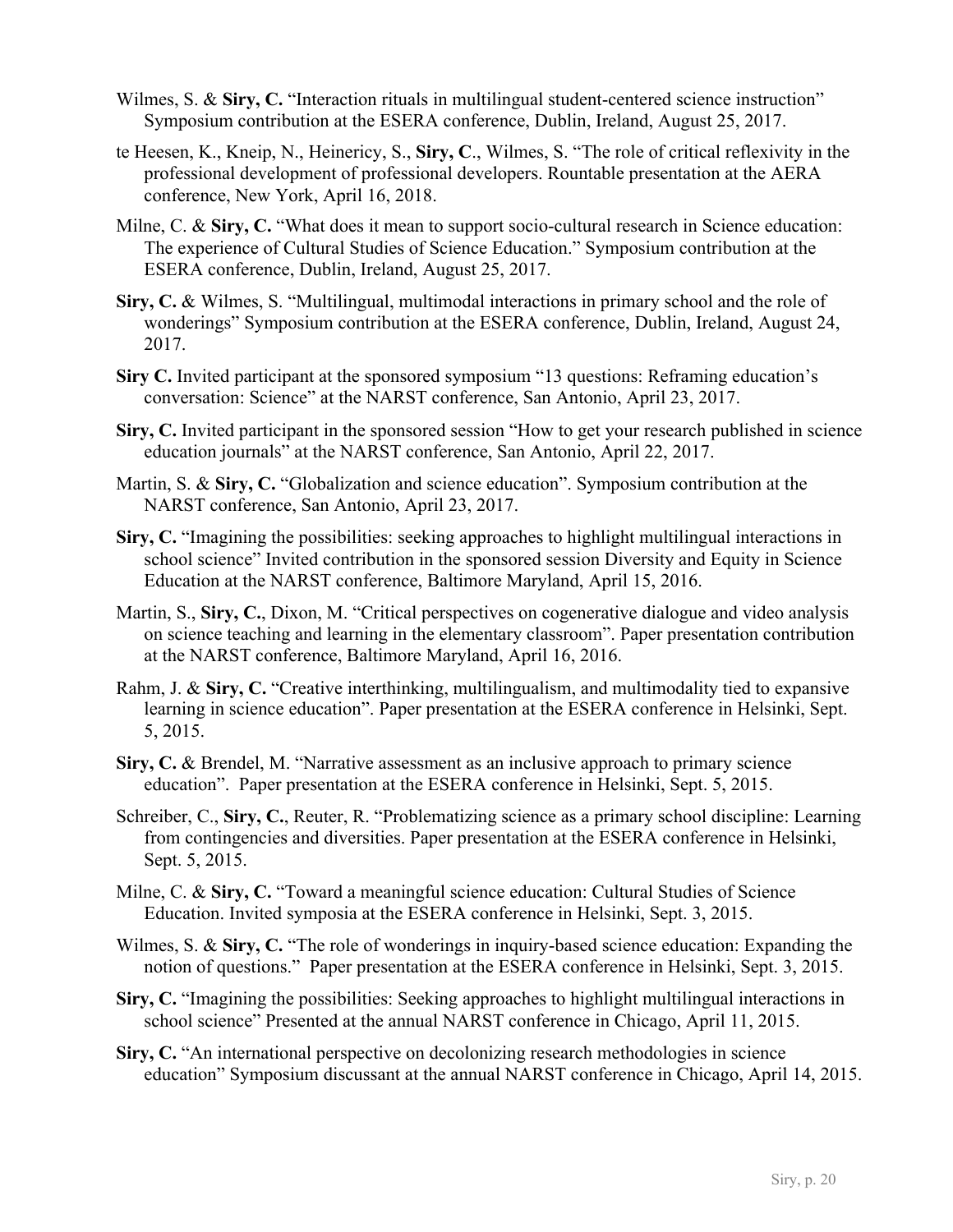- Brendel, M., **Siry, C.**, Hilgers, J. "Transforming praxis in science through dialogue towards inclusive approaches". Presented at the annual AERA conference in Philadelphia, PA, April, 2014.
- **Siry, C.** "Knowledge production through participatory research structures with children". Symposium contribution at the annual NARST conference, Puerto Rico, April 9, 2013.
- **Siry, C.,** & Wilmes, S. "Working with inservice science teachers to design professional development; An emergent, responsive approach". Paper presentation at the annual NARST conference, Puerto Rico, April 7, 2013.
- **Siry, C**. "The collective construction of science curricula in a Kindergarten class". Paper presentation at the Australasian Science Education Research Association (ASERA), Sippy Downs, Queensland, June 29, 2012.
- **Siry, C.** & Martin, S. "Participatory approaches to science teacher education courses: Fostering professionalism through sharing responsibility." Paper presentation at the meeting of the American Education Research Association (AERA), Vancouver, BC, April 16, 2012.
- Martin, S. & Siry**, C.** "Engaging teachers and students in participatory dialogues to cogenerate positive learning environments in elementary school." Paper presentation at the annual meeting of the American Education Research Association (AERA), Vancouver, BC, April 15, 2012.
- Ali-Khan, C. & **Siry, C.** "Exploring new languages and finding new voices: Critical perspectives of international image based projects with children." Paper presentation at the annual meeting of the American Education Research Association (AERA), Vancouver, BC, April 14, 2012.
- **Siry, C. "**The Collective Construction of a Science Unit: Framing Curriculum as Emergent from Kindergarteners' Wonderings." Paper presentation in the symposium: Learning from Children: A Conversation about Science Education in the Early Years at the annual international conference of the National Association for Research in Science Teaching (NARST), Indianapolis, Indiana, US, March 28, 2012.
- **Siry, C.** "Teachers' Integration of Science and Language Instruction in Multilingual Classrooms: Implications for In- service Education". Paper presentation at the annual international conference of the National Association for Research in Science Teaching (NARST), Indianapolis, Indiana, US, March 25, 2012.
- Martin, S. & **Siry, C. "**The role of social networks in science education research: A global context." Paper presentation in the symposium: Globalization and Science Instruction at the annual international conference of the National Association for Research in Science Teaching (NARST), Indianapolis, Indiana, US, March 25, 2012.
- **Siry, C.** Children's wonderings and insights in science: Possibilities for co-constructing science curricula. Presentation at Urban Science Education Research Seminar (USER-S), NY, November 19, 2011.
- Ali-Khan, C. & **Siry, C.** Children's images and expanding worlds: Critical possibilities in international contexts. Presentation at Urban Science Education Research Seminar (USER-S), NY, November 19, 2011.
- Mick, C & **Siry, C.** "Multivoiced ethnography: Exploring methodological issues in children's documentation of school projects". Presented at the Oxford Ethnography and Education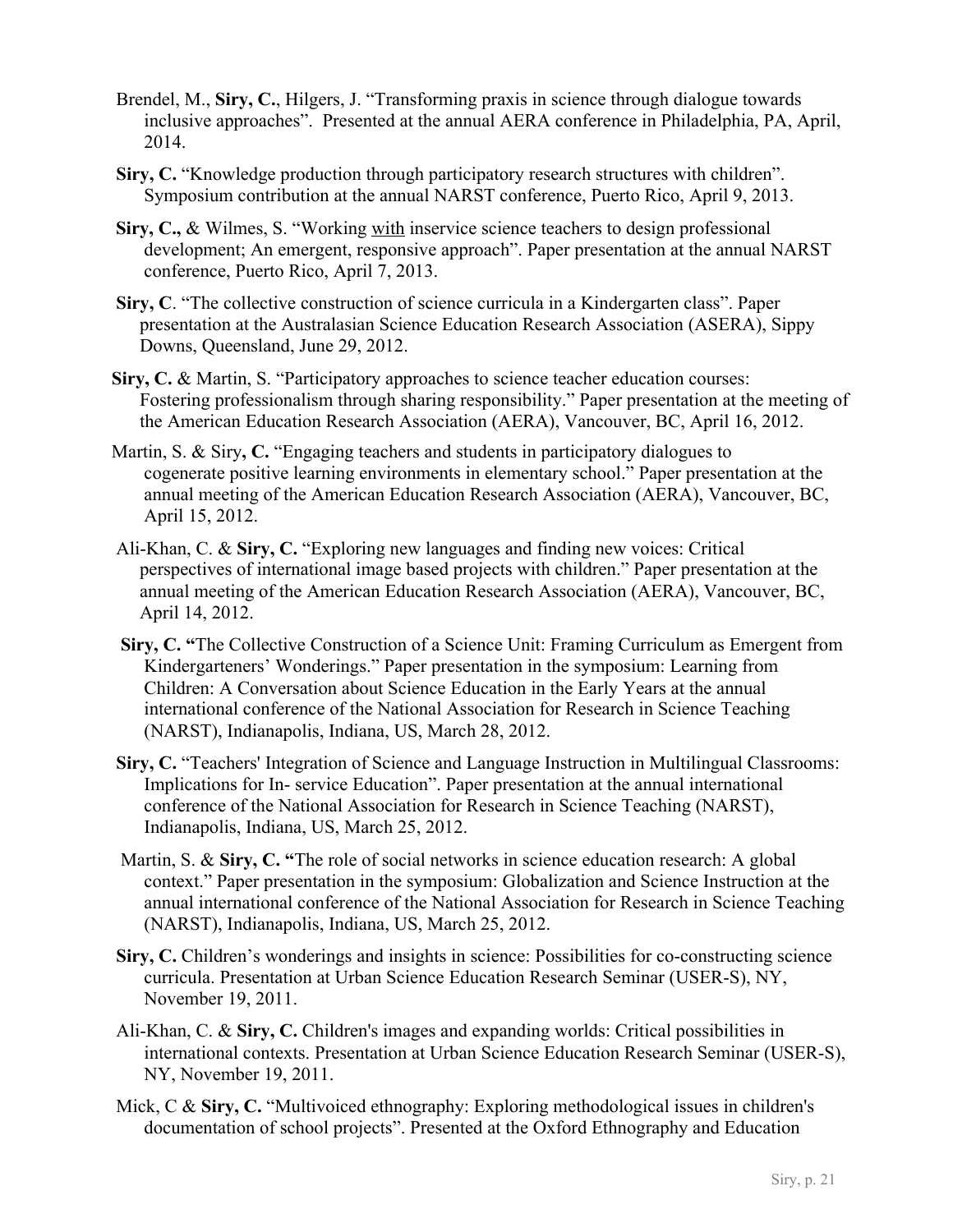Conference, Oxford, UK, Sept. 20, 2011.

- **Siry, C. "**Exploring the centrality of emotions in science teacher education". European Science Education Research Association conference, Lyon, France, Sept. 6, 2011.
- **Siry, C.** "Sociocultural approaches for the analysis of interaction in science education and environmental education", symposium discussant, European Science Education Research Association conference, Lyon, France, Sept. 9, 2011.
- **Siry, C.** & Max, C. "There fits more in than there": "Doing science" through interaction in the early childhood classroom. ISCAR meeting, Rome, Italy, September 4-6, 2011.
- Martin, S. & **Siry, C**. "The role of social networks in science education research: A global context". European Science Education Research Association conference, Lyon, France, Sept. 9, 2011
- Max, C. & Sirv, C. "The emergence of science in early childhood classroom interactions". European Science Education Research Association conference, Lyon, France, Sept. 7, 2011.
- **Siry, C.,** Fellner, G., & Tobin, K. "Who's to say what's essential?": Co-constructing logics of inquiry with participants. American Educational Research Association Annual Meeting, New Orleans, LA, April 11, 2011.
- Max, C., & Siry, C. "Analyzing the "doing" of science within collaborative activities at the early childhood level". American Educational Research Association Annual Meeting, New Orleans, LA, April 10, 2011.
- Ali-Khan, C., **Siry, C.,** & Zuss, M. "Cultures in the making: An examination of the ethical and methodological implications of collaborative research". American Educational Research Association Annual Meeting, New Orleans, LA, April 9, 2011.
- Martin, S. & **Siry, C.** Applying theory to practice: Video analysis and cogenerative dialogues as reflexive tools for pre-service teachers. American Educational Research Association Annual Meeting, New Orleans, LA, April 8, 2011.
- **Siry, C.** "Facilitating responsive science teacher education: Professional development as embedded in teachers' everyday practices and concerns." National Association for Research in Science Teaching International Conference, Orlando, LA, April 6, 2011.
- **Siry, C.** Participant in symposium "Theoretical and empirical analyses of social capital and networking in science education: From global to local." National Association for Research in Science Teaching International Conference, Orlando, LA, April 6, 2011.
- Ali-Khan, C., & **Siry, C.** "Pakistan and Luxembourg: An ethnographic image-based exploration of schoolchildren's insights in two international contexts". Urban Ethnography in Educational Research Forum, Philadelphia, PA, February 25-26, 2011.
- Lang, D., & **Siry, C.** "Children's play as cultural and intellectual location for exploration of scientific principals: Motion and matter". Urban Ethnography in Educational Research Forum, Philadelphia, PA, February 25-26, 2011.
- **Siry, C**. "The role of laughter in science teacher education courses". Presentation at the National Association for Research in Science Teaching International Conference, Philadelphia, PA, March 24, 2010.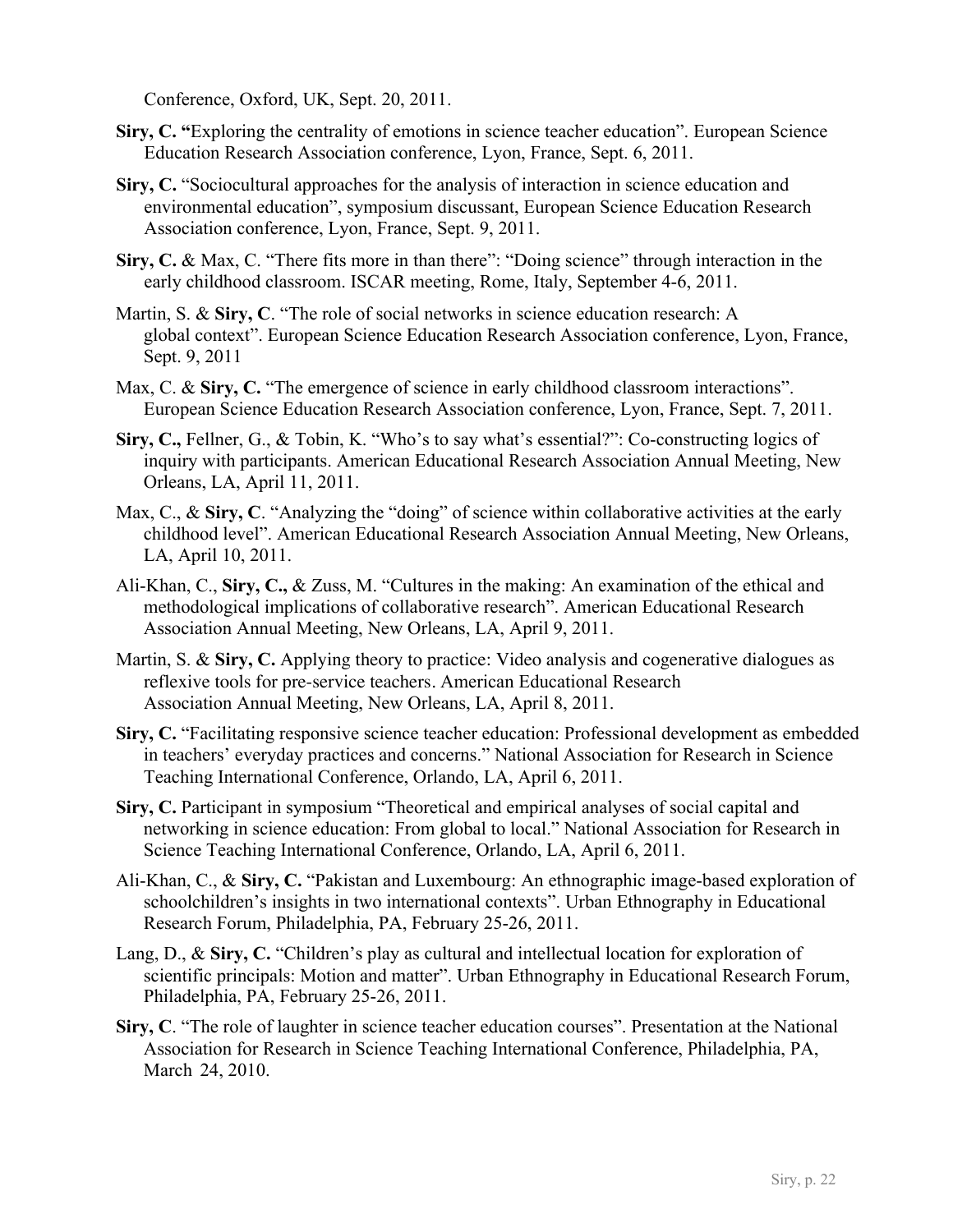- Max, C. & **Siry, C**. "Learning about water through discourse-in-interaction". Presentation at the National Association for Research in Science Teaching International Conference, Philadelphia, PA, March 23, 2010.
- Martin, S., **Siry, C**., Ruggirello, R., Blasie, C., Horowitz, J., & Wilson, Y. "It's electric!" Eportfolios as evidence of teacher growth: Examining a growing trend in both research and practice in science teacher education. Pre-conference workshop at the National Association for Research in Science Teaching International Conference, Philadelphia, PA, March 21, 2010.
- **Siry, C**. "Exploring young children's interactions as they engage in science investigations". Presentation at the Urban Science Education Research Seminar (USER-S), NY, January 9, 2010.
- **Siry, C.,** Lowell, N. & Zawatski, B. "Learning to teach science through collaboration: Coteaching and cogenerative dialogue in elementary methods courses". Presentation at Association for Science Teacher Education International Conference, Hartford, CT, January 8, 2009.
- Tobin, K., & **Siry, C**. "Using StudioCode and other research tools". Presentation at the Urban Science Education Research Seminar (USER-S), NY, October 10, 2009.
- Martin, S. & **Siry, C**. "Cogenerative dialogues and video analysis: Transforming science teaching and learning in the elementary classroom". Paper presentation at the European Science Education Research Association Annual Conference, Istanbul, Turkey. September 4, 2009.
- **Siry, C**. & Martin, S. "Coteaching in science teacher education: Facilitating collective responsibility for teaching and learning" Paper presentation at the European Science Education Research Association Annual Conference, Istanbul, Turkey. September 4, 2009.
- Tobin, K., **Siry, C**., Fellner, G., Williams, M., Amoako, B. & Lin, N. "Insider perspectives of a melee: Surviving the turmoil and reaping the fruits of participant research". Presentation at the Urban Science Education Research Seminar (USER-S), NY, June 13, 2009.
- **Siry, C**. "Exploring the role of emotions in science teacher preparation". Presentation at a symposium What About Love? The Role of Emotions in Urban Science Education
	- National Association for Research in Science Teaching International Conference, Garden Grove, CA, April 20, 2009, and
	- Urban Science Education Research Seminar (USER-S), NY, June 13, 2009.
- **Siry, C**. & Martin, S. "Coteaching as engaged pedagogy: Transforming science teacher education through shared responsibility". Paper presentation at the National Association for Research in Science Teaching International Conference, Garden Grove, CA, April 20, 2009.
- Martin, S. & **Siry, C**. "More table, less carpet: The transformative role of cogenerative dialogue and video analysis on science teaching and learning in the elementary classroom". Paper presentation at the National Association for Research in Science Teaching International Conference, Garden Grove, CA April 20, 2009.
- Martin, S. & **Siry, C**. "Windows and mirrors: Using video analysis to build community and support pre-service teacher autonomy and reflexivity". Symposium paper at the American Educational Research Association Annual Meeting, San Diego, CA, April 17, 2009.
- **Siry, C.** & Terracciano, B. "A partnership for learning about elementary science teaching." Presentation at the National Science Teacher's Association, New Orleans, LA, March 20, 2009.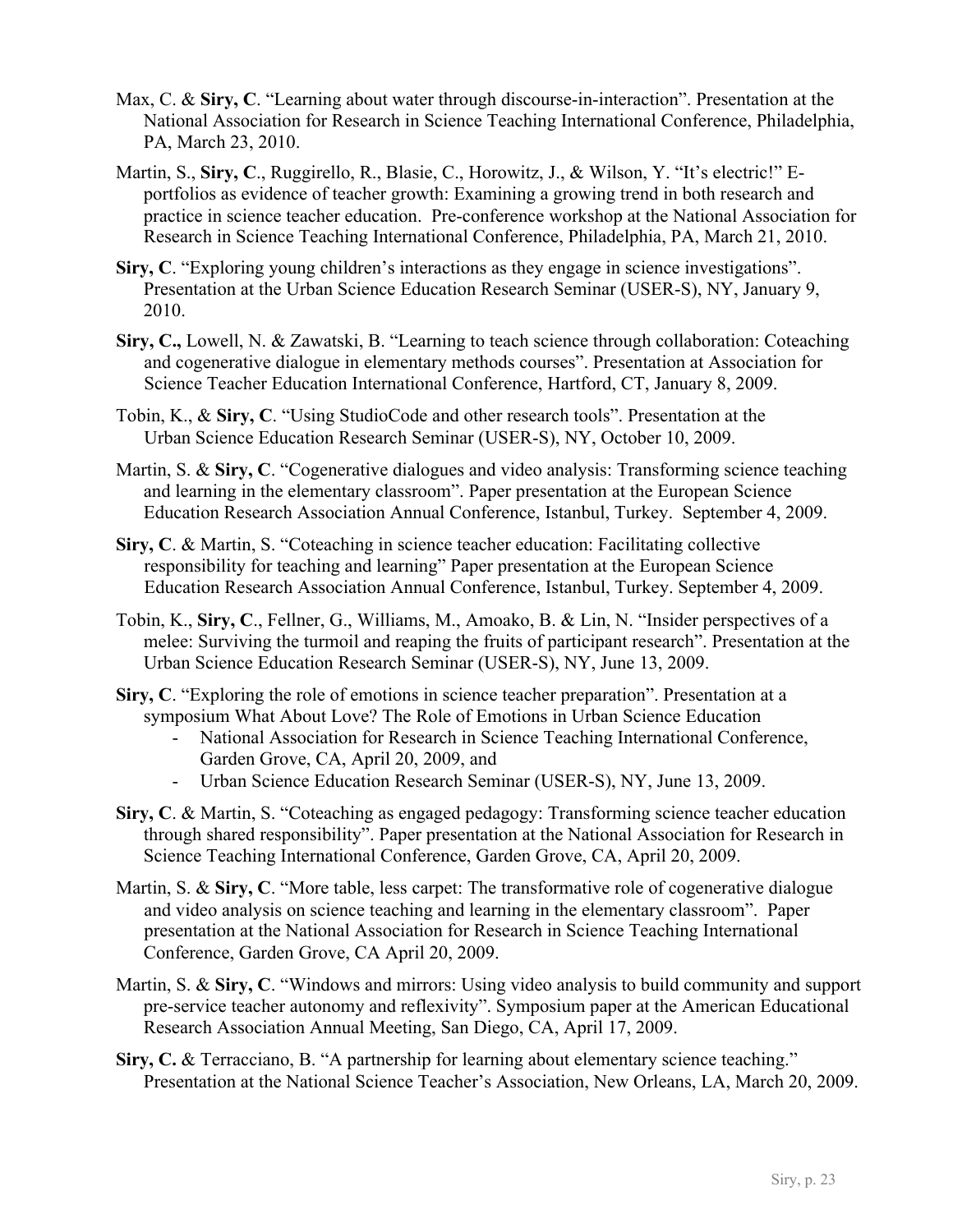- Scantlebury, K. & **Siry, C**. "Inspiring inservice teachers and mentoring beginning teachers through coteaching." Presentation at the National Science Teacher's Association, New Orleans, LA, March 19, 2009.
- **Siry, C.** "Facilitating new teacher identity trans/formations through coteaching and cogenerative dialogue". Paper presentation at the Urban Ethnography in Educational Research Forum, Philadelphia, PA, February 27, 2009.
- **Siry, C**. and Griffin, A. "Sharing responsibility for teaching and learning science pedagogy through coteaching". Paper presentation at the Urban Ethnography in Educational Research Forum, Philadelphia, PA, February 28, 2009.
- Ali-Khan, C. & **Siry, C**. "Holding hands: An examination of collaboration in research". Paper presentation at the Urban Ethnography in Educational Research Forum, Philadelphia, PA, February 28, 2009.
- **Siry, C**. "Supporting teacher inquiry through coteaching and practitioner research." Interactive paper presentation at the Association for Science Teacher Education International Conference, Hartford, CT, January 10, 2009.
- Martin, S., & **Siry, C**. "An analysis of the utilization of video-based media in science teacher education". Paper presentation at the Association for Science Teacher Education International Conference, Hartford, CT, January 9, 2009.
- Lang, D. & **Siry, C**. "Diversity as a context for inquiry-based pre-service teacher education". Paper presentation at the Seventh International Conference on Self-Study of Teacher Education Practices, East Sussex, UK, August 6, 2008.
- **Siry, C**., Bedard, D., Lowell, N. & Zawatski, E. "Becoming a teacher: Identity development and group membership in field-based science methods courses". Paper at Sharing our Success in Urban Math and Science Education Conference, New York University, NY, May 3, 2008.
- Kirch, S. & **Siry, C**. "Maybe the algae was from the filter: Theorizing 'maybe' and its use by young children in conversation".
	- Poster presented at the National Association for Research in Science Teaching International Conference, Baltimore, MD, March 31, 2008, and
	- Paper presented at the Association for Science Teacher Education International Conference, St. Louis, MO, January 11, 2008.
- **Siry, C**. & Martin, S. "Reconceptualizing teacher education through the use of coteaching and cogenerative dialogues". Symposium discussion at the National Association for Research in Science Teaching Conference, Baltimore, MD, March 31, 2008.
- **Siry, C**. & Lang, D. "Creating participatory discourse for teaching and research in early childhood science". Paper presentation at the American Educational Research Association Annual Meeting, NY, March 24-28, 2008.
- Lang, D. & **Siry, C**. "Teaching teachers to use inquiry in diverse settings: A self-study in teacher education practices". Paper presentation at the American Educational Research Association Annual Meeting, NY, March 24-28, 2008.
- Martin, S. & **Siry, C**. "Choosing the right tool for the job: An analysis of the utilization of video and multi-media resources in teacher education". Paper presentation at the American Educational Research Association Annual Meeting, NY, March 24-28, 2008.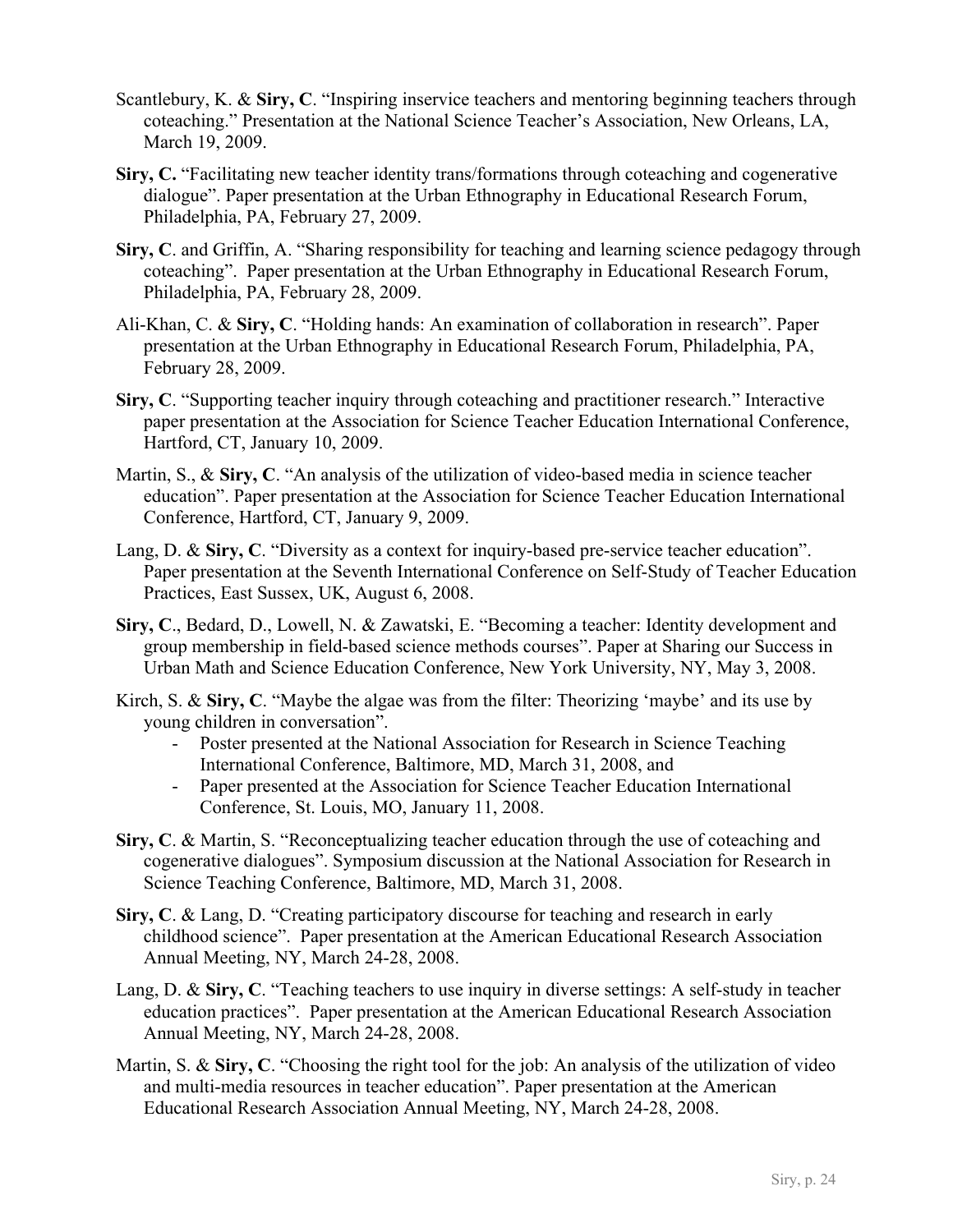- **Siry, C**. & Lang, D. "Becoming a teacher: Identity development in the context of field-based curriculum methods courses". Paper presentation at the Urban Ethnography in Educational Research Forum, Philadelphia, PA, March 1, 2008.
- Martin, S., **Siry, C**., & Baker, S. "Coteaching as praxis: A method for improving science teacher education courses". Workshop presented at the Association for Science Teacher Education International Conference, St. Louis, MO, January 11, 2008.
- **Siry, C**. & Lara, J. "Fostering community through coteaching in a science methods course". Paper presented at Sharing our Success Conference, New York University, NY, May 19, 2007.
- **Siry, C**. & Lang, D. "Inquiry-based social studies and science with young children". Workshop facilitated at the New York State Association for the Education of Young Children Annual Conference, Rye, NY, May 5, 2007.
- **Siry, C**., Lang, D. & Ferrara, J. "Two schools, three models: The development and evolution of a field-based teacher preparation program". Paper presented at the New Educator Conference, New York, NY, October 23, 2006.
- Ferrara J. & **Siry, C**. "The power of college / community school partnerships to promote reciprocal learning opportunities". Paper presented at the Association of Teacher Educators Annual Meeting, Atlanta, GA, February 20, 2006.
- **Siry, C**. & Childs, N. "Discovering your local watershed". Workshop presented at the National Science Teachers Association eastern regional convention, Hartford, CT, October 22, 2005.

# **TEACHER WORKSHOPS**

*The University of Luxembourg, Luxembourg* 4 Elemente im Unterricht, 2017,2018 Forschend-entdeckendes Unterricht, 2017, 2018 Bewegung und Konstruktion, 2016 Lehren mit Würmer und Schnecken, 2015 Forschendes Lernen mit Wasser, 2011, 2013 Untersuchendes Lernen mit dem Fibonacci Projekt, 2011, 2012 Sprachförderung und forschendes Lernen, 2011, 2012

*The European School, Luxembourg*

Teaching inquiry based science: water, 2013

Learning to teach about sustainability, 2012

Teaching about motion and design at the primary level, 2011

Assessing and evaluating inquiry-based science, 2011

Teaching chemical tests: Investigating the properties of common household chemicals, 2010 Incorporating student-centered inquiry investigations into the curriculum, 2010

*Lavelle School for the Blind, Bronx, NY* Social skills: What, when, how (co-presented with D. Lang), 2009

*Pittsfield School Department, In-service education, Pittsfield, MA* Using the environment as a context for learning, 2005 Water, water everywhere; teaching about watersheds (co-presented with N. Childs), 2003 Schoolyard science, 2002 From farm to table, 2001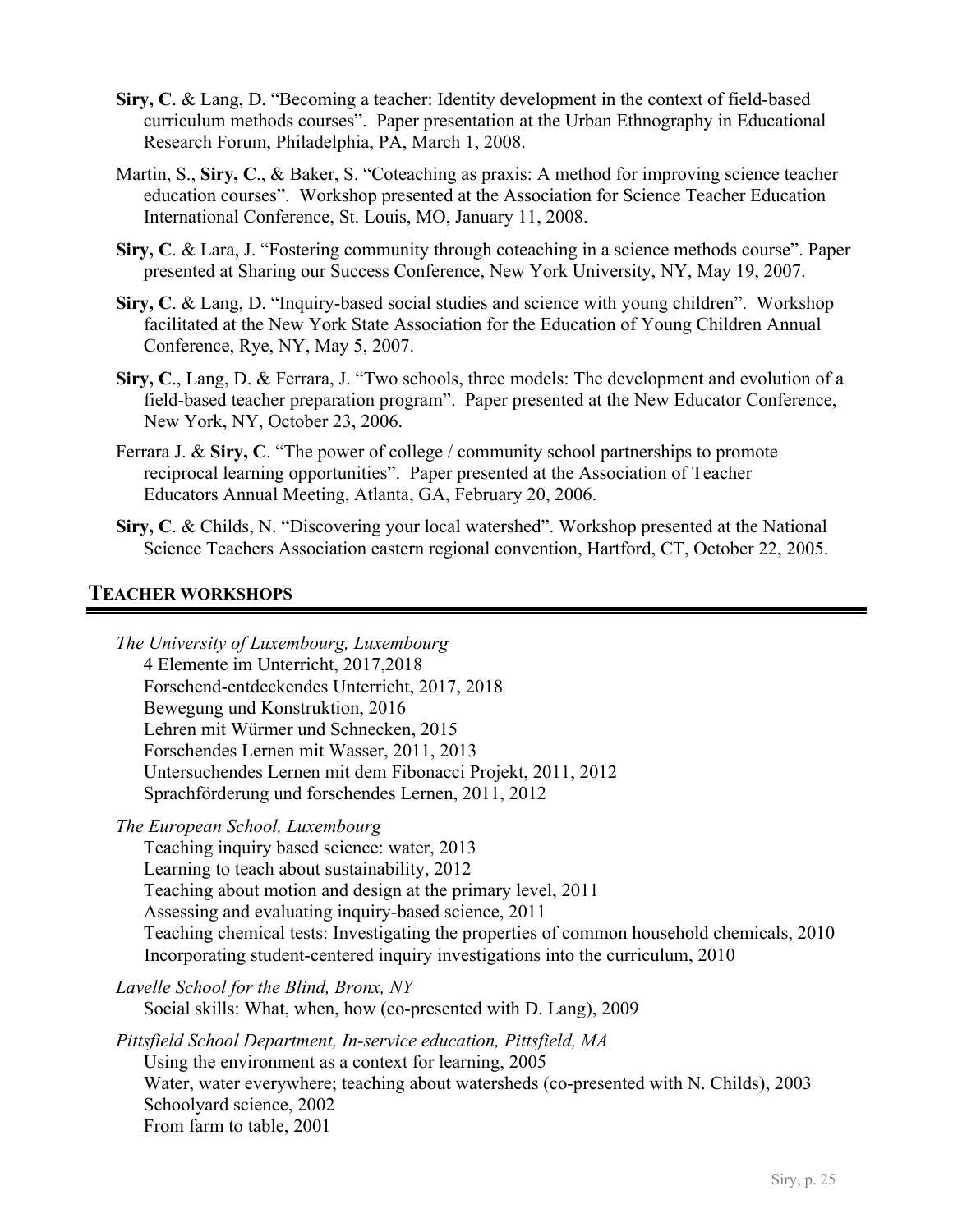*Sacred Heart School, Pittsfield, MA* Teaching science using the outdoors, 2002

*Housatonic River Restoration, Great Barrington, MA* Shaping our river's future: a student teach-in for the Housatonic River. Facilitated student presentations entitled "Conte's nature trails and sense of place", 1999

*Museum Institute for Teaching Science at The Berkshire Museum, Pittsfield, MA*  Stream ecology, 2002 Performance assessment techniques, 1999 The technology of paper, 1999

*The Berkshire Museum, Pittsfield, MA* Teaching animal adaptations, 1998 Teaching and evaluating inquiry-based science, 1997 Using animals in the classroom, 1996 Designing kits, 1996

# **ADMINISTRATIVE EXPERIENCE**

**Head of Applied Educational Science (AES) institute**, *University of Luxembourg, 2014-present* Administrative head of the AES institute, which brings together a diverse group of researchers focused on the description, documentation, analysis, explanation, understanding, and development of structures and of teaching and learning processes. As a group, we study learning and teaching in a range of contexts with the aim of developing, understanding and improving the quality of education. This role includes administration as well as coordination of academic events and structures, including internal as well as external events, colloquia, lectures, and other scholarly exchanges and collaborations.

# **Head of Education, Culture, Cognition, and Society (ECCS) research unit**, *University*

*of Luxembourg, 2017-present (deputy head from 2014-2017)*

Head (and former deputy head) of a research unit that consists of over 100 researchers; including educationalists, neuro-scientists, anthropologists, linguists, psychologists, historians, sociologists and IT experts. Members of this group are working on different research topics such as curriculum and policy studies, teacher education, cognitive development and learning processes, migration and multilingualism in school and Higher Education as well as learning processes across the life span. A particular emphasis of our research unit lies on education in socially, linguistically and culturally diverse societies.

**Program co-coordinator,** *Day Start Masters program, Manhattanville College, 2005-2008* Initiated, developed, and coordinated a Masters program collaboratively with Dr. Diane Lang. Coordination involved planning the structure of an innovative Masters degree for teacher certification (Childhood program) with courses held during the school day. The Day Start program consists of 12 courses and student teaching, and position included advising students, planning courses, and organizing field-based experiences at partner elementary schools.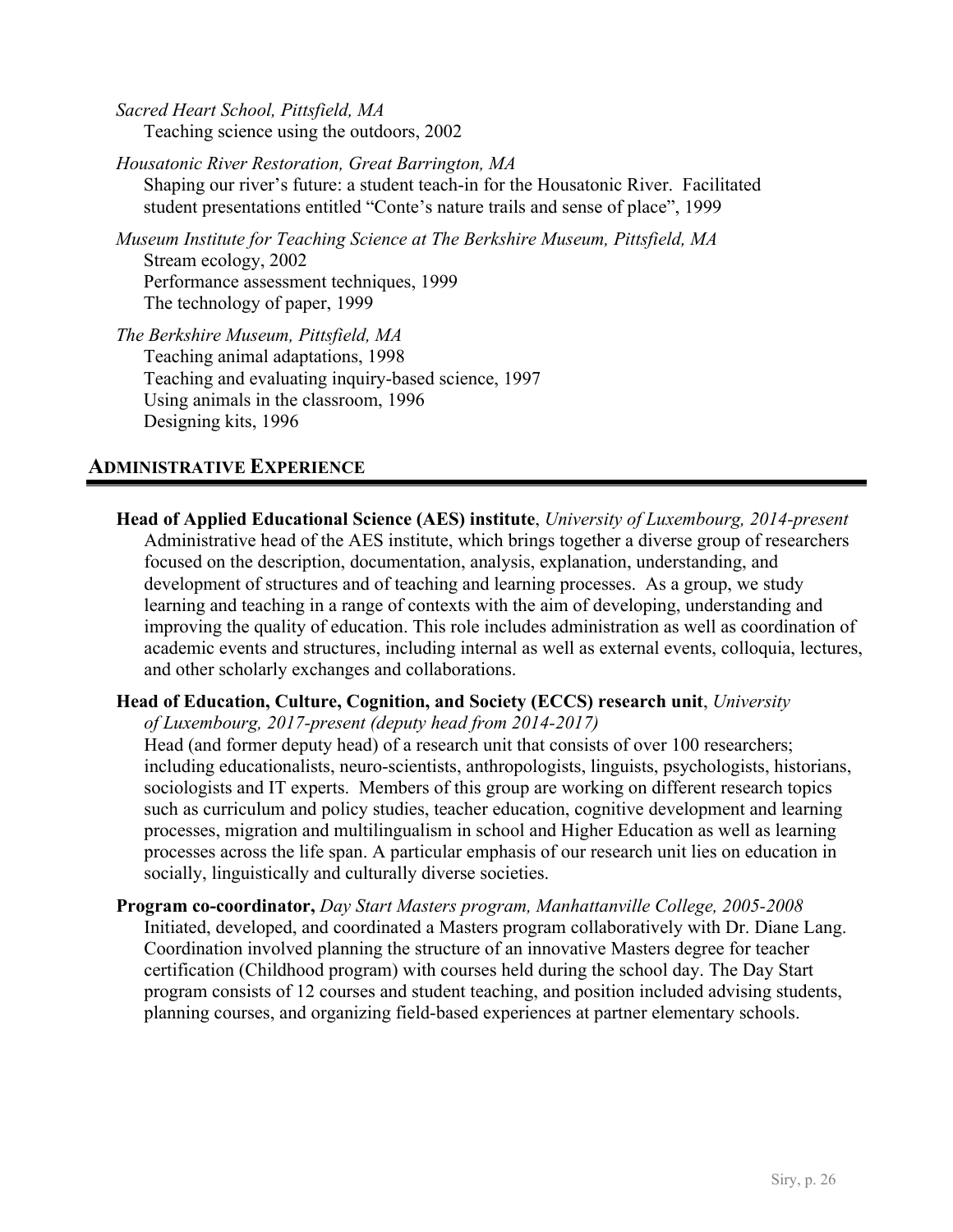# **PROFESSIONAL DEVELOPMENT**

#### *Professional workshops*

*Formation d'excellence en leadership* University of Luxembourg leadership training through Platforme, 2012-2013 *FINESSE: Faculty Institutes for NASA Earth and Space Science Education*  Association of Science Teacher Educators, 2009 *Technology in Teacher Education,* Faculty Resource Network New York University, 2005 *Elementary Science and Technology for Children* Pittsfield School District curriculum development, 2000

#### *Completed courses beyond degree requirements*

*Chemistry for Elementary Teachers, EDUC 690* Massachusetts College of Liberal Arts, Spring 2001, 3 credits *Advanced Journeys: Teaching Sense of Place, EDUC 5560* Teton Science School residential course Utah State University, Summer 2000, 3 credits *Museum Bird Study, BIO 128* Hudson Valley Community College, Spring 1998, 3 credits

## **PROFESSIONAL AFFILIATIONS**

Member, American Educational Research Association Member, European Association for Research on Learning and Instruction Member, European Science Education Research Association Member, National Association for Research in Science Teaching

# **EDITORIAL ROLES**

#### *Co-editor*

Cultural Studies of Science Education journal, 2012-present

#### *Special issue guest editor*

Co-editing special issue on Science in Multilingual Contexts (together with Mariona Espinet and Sara Salloum) International Journal of Science Education, 2017- present

#### *Book series editor*

Cultural Studies of Science Education book series, 2012-present

#### *Editorial board member*

Asia Pacific Science Education, 2015-present Cultural Studies of Science Education, 2009-2012 Journal of Science Teacher Education, 2012-2016 Research in Science Education, 2011-present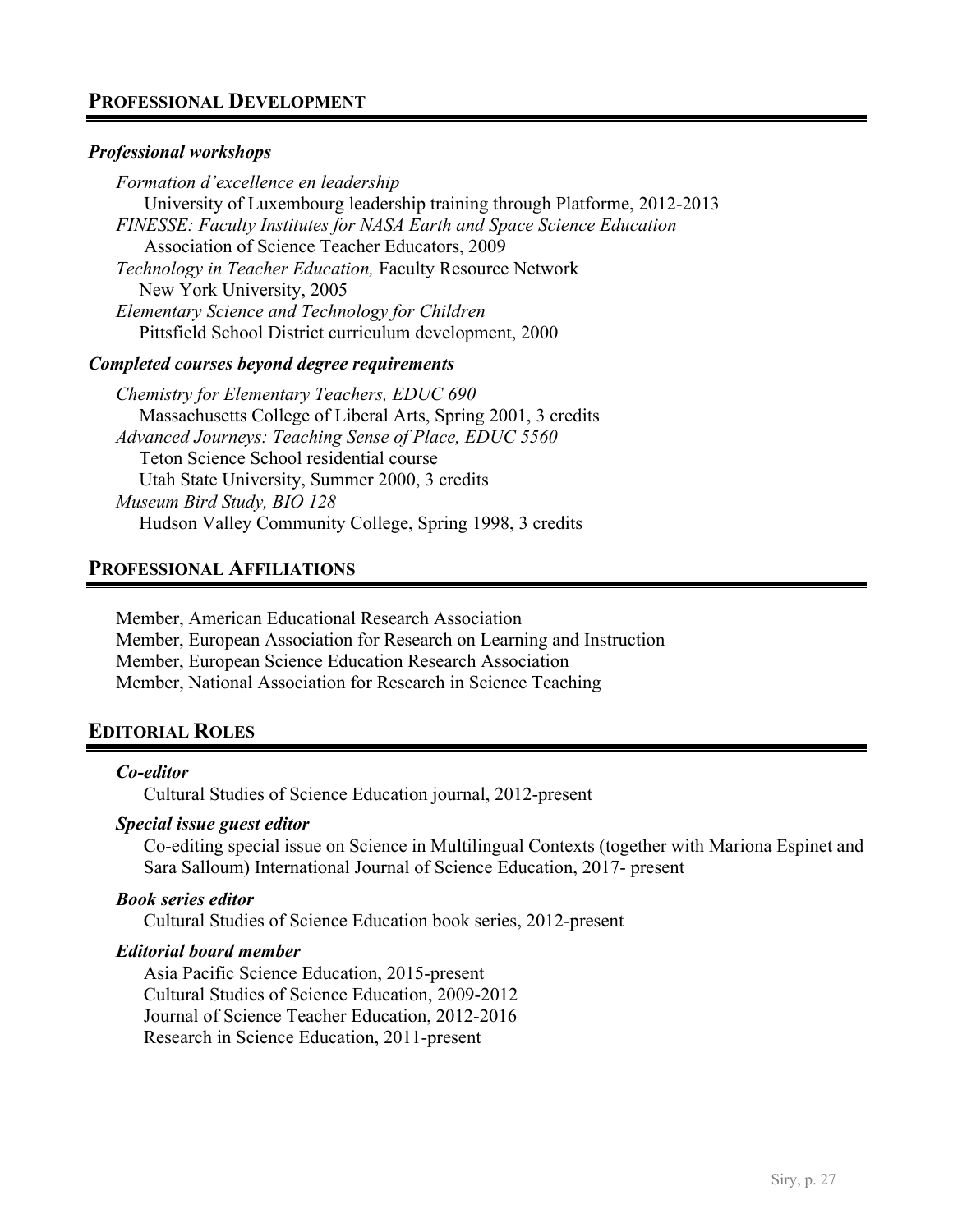# **SERVICE ACTIVITIES**

#### *Service to professional organizations*

*Board service:*  Board member, NARST, Publications Advisory Committee liaison 2017-2020 *Committee service:* International committee member, NARST, 2011-2014 *Proposal reviewing:* American Association for Colleges of Teacher Education (AACTE), 2006 American Educational Research Association (AERA), 2007 – 2011 2009 - Division K Teaching and teacher education 2010 - 2011- Critical perspectives in early childhood SIG; Science teaching-learning SIG Association of Science Teacher Educators (ASTE), 2008 - 2009 European Science Education Research Association (ESERA), 2008 National Association for Research in Science Teaching (NARST), 2008- present North American Association for Environmental Education (NAAEE), 2005

#### *University service*

*The University of Luxembourg Committees:* Member of Faculty Council, 2017-present Bachelor in Educational Sciences "think tank" 2015-2016 Bachelor in Educational Sciences Quality Assurance Group 2017-present

*The University of Luxembourg student supervisory panels:* Student teaching supervisor, 2012-2016

Masters in Learning and Communication in Multilingual and Multicultural Contexts thesis jury member, 2018

*Manhattanville College Committees*:

Professional Development School Steering Committee, 2007-2008 School of Education Awards Committee, 2005-2008 School of Education Curriculum Committee, 2005-2008 School of Education Childhood Search Committee, 2005, 2006

#### *Service to community organizations*

*Children's Help Net Foundation* Advisory Board Member, 2005-present *Pittsfield School Department Committees:* District Curriculum Renewal Committee, 2001-2002 Conte Community School Science Committee, 1999-2002 Co-chair of Conte School Science Committee, 2000 *United Educators of Pittsfield* Membership Chair, 2001-2002 *Rennselaer County Youth Advisory Board* Member, 1995 *Shared Decision Making Team*, *New Lebanon School district* Community Representative, 1994-1995